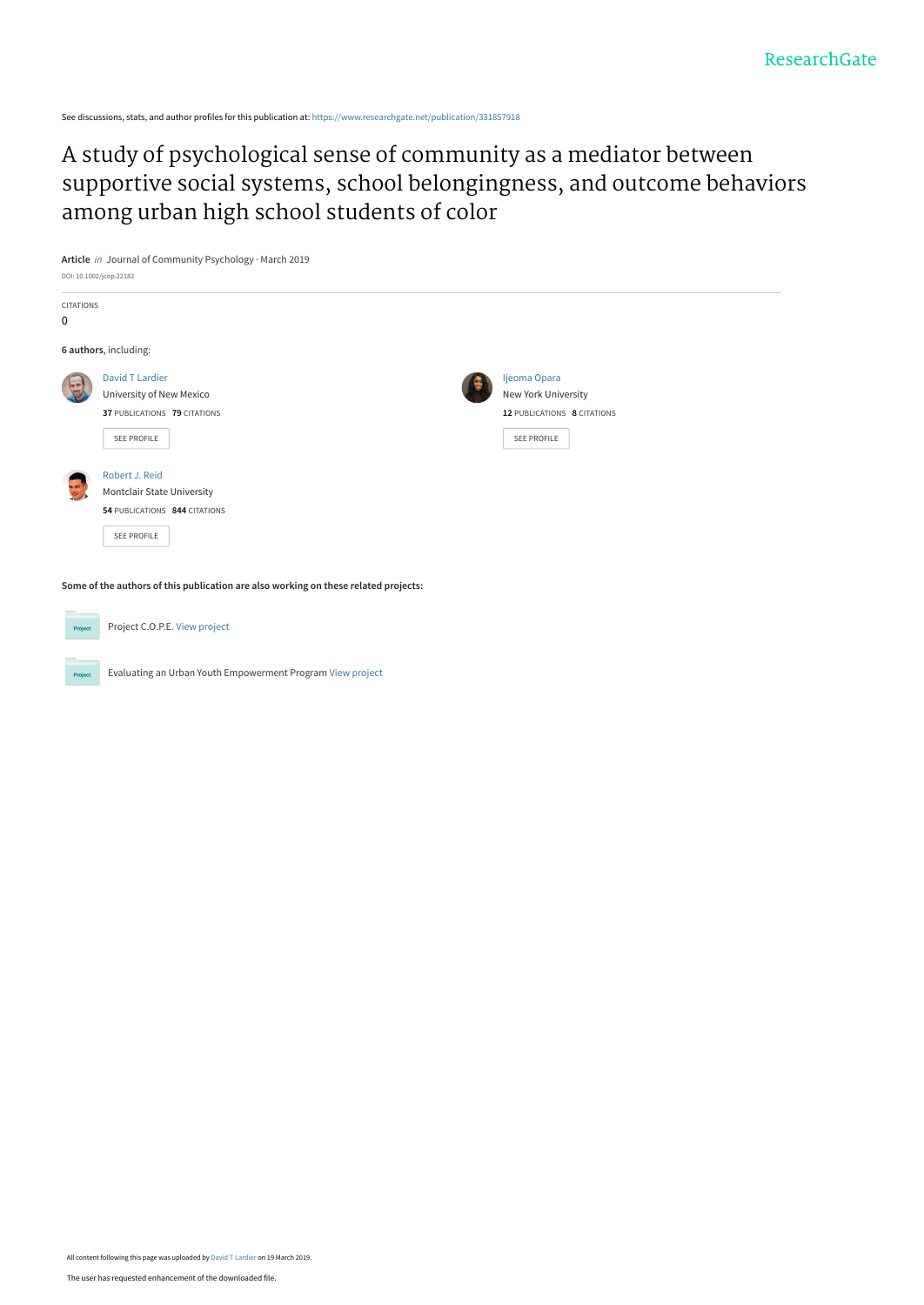# RESEARCH ARTICLE

# **WILEY**

# A study of psychological sense of community as a mediator between supportive social systems, school belongingness, and outcome behaviors among urban high school students of color

David T. Lardier<sup>1,2</sup> | Ijeoma Opara<sup>3</sup> | Carrie Bergeson<sup>4</sup> | Andriana Herrera<sup>4</sup> | Pauline Garcia-Reid<sup>4</sup> | Robert J. Reid<sup>4</sup>

1 Department of Individual, Family, and Community Education, Family and Child Studies Program, The University of New Mexico, Albuquerque, New Mexico

2 Department of Psychiatry and Behavioral Sciences, The University of New Mexico School of Medicine, Albuquerque, New Mexico

<sup>3</sup>School of Social Welfare, Stony Brook University, Stony Brook, New York

4 Family Science and Human Development, Montclair State University, Montclair, New Jersey

#### **Correspondence**

David T. Lardier, PhD, Department of Individual, Family, and Community Education, Family and Child Studies Program, University of New Mexico, Albuquerque, NM 87131. Email: dlardier@unm.edu

#### Funding information

Substance Abuse and Mental Health Services Administration, Grant/Award Number: SPO22019‐01; National Institute on Drug Abuse, Grant/Award Number: 5T32 DA007233; Drug‐Free Communities Grant (DFC) Initiative; Substance Abuse and Mental Health Services Administration (SAMHSA)

#### Abstract

Psychological sense of community (SOC) has been examined minimally among the youth of color, and as a mediating variable, as well as construct implicated in promoting wellness. Using data from a sample of 401 students of color  $(M<sub>age</sub> = 16.55, standard deviation = 1.31; 54.7% female; 57%$ Hispanic/Latina[o]) from an underserved northeastern US urban community, we examined the mediating relationship of psychological SOC between social support, participation in youth‐based community programs, and outcomes including school belongingness, risk behaviors such as substance use and violent behavior, and psychological symptoms, including depression. Results indicated that access to social supports and youth‐based community programs was negatively associated with risk behaviors and experiencing depressive symptoms, through both psychological SOC and school belongingness. Implications include the need for community‐based activities for youth that not only foster support but encourage a positive psychological SOC and in‐ turn offset negative developmental trajectories and risk behaviors.

#### KEYWORDS

developmental outcomes, ecological supports, psychological sense of community, youth of color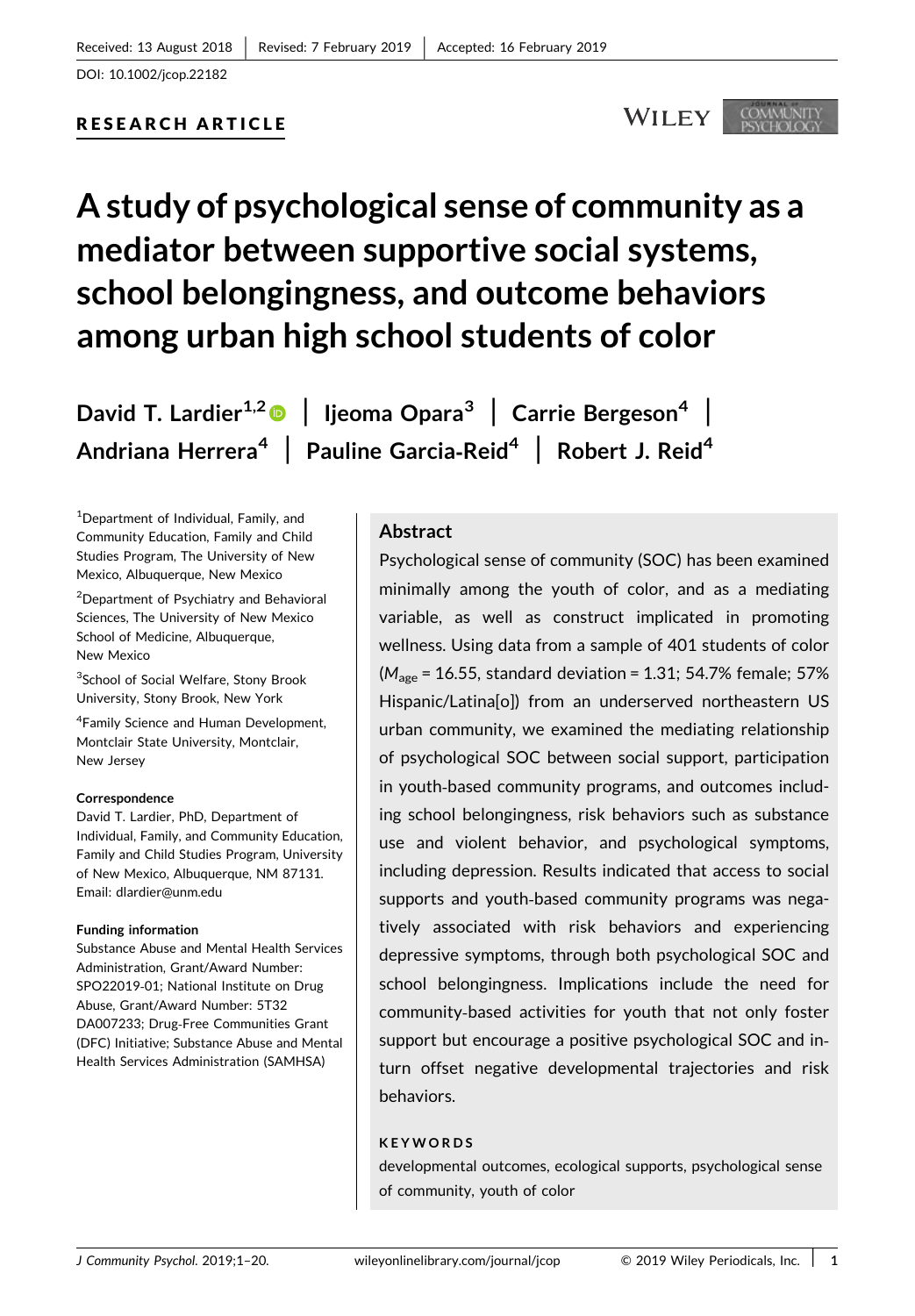# 1 | INTRODUCTION

Youth of color who reside in our most impoverished and isolated communities in the US are fighting a battle to access supportive resources and structures. It is crucial for researchers and community leaders alike to highlight such structures and think through how forming a connection to one's community can create collective well‐being that nurtures positive developmental outcomes among vulnerable youth. The lived experiences of adolescents of color are not often counted, unless we consider the neoliberal "at-risk" perspective perpetuated via decades of research, scholarship, and media coverage (Lardier, 2018).

Psychological sense of community (SOC) offers a framework to conceptualize the processes and outcomes of fostering youth development. Theories of psychological SOC (McMillan & Chavis, 1986), collective efficacy, neighboring (Long & Perkins, 2003), and sense of place (Convery, Corsane, & Davis, 2012; Niemeyer, 2004) have been defined as belongingness to a community or neighborhood and a collective belief that community members will meet one another's needs (Lardier, Reid, & Garcia‐Reid, 2018; McMillan & Chavis, 1986). Integral to the achievement of psychological SOC is a feeling of emotional safety that is created by membership within the neighborhood or community, perceived belongingness to a group, and identification with and within a larger neighborhood or community (McMillan & Chavis, 1986; Peterson, Speer, & McMillan, 2008). Brodsky (1996) also raised that psychological SOC is a bipolar construct, wherein a positive SOC drives individuals closer to the community and keeps them within its boundaries, and negative psychological SOC pushes community members away from the community, increasing social alienation. Elsewhere, however, Brodsky, Loomis, and Marx (2002) discussed that a weak psychological SOC may not necessarily be problematic; instead, a weak psychological SOC may make community members more critical toward their community, which can effectuate social action. Nonetheless, the extant research has shown that psychological SOC functions as a positive indicator of development and well‐being (Lardier, 2018; Lardier, MacDonnell, Barrios, Garcia‐Reid, & Reid, 2017, Powell, Gold, Peterson, Borys, & Hallcom, 2017).

Psychological SOC encompasses four theoretical dimensions: membership in a group, emotional connection, influence, and needs fulfillment (McMillan & Chavis, 1986; Peterson, Speer, Hughey, et al., 2008). Membership is defined as feelings of belongingness to the organization or community. Influence is defined as the perceived ability to make a difference in the group and feeling as though one matters as a member within the group. Needs fulfillment is defined as the belief that members in the group will be able to meet each other's needs and through these relational experiences, resources will be shared. Emotional connection is defined as an emotional connection to the group, due to shared history and shared common places and experiences.

Scholars support that psychological SOC, as a process orientation, has a developmental cascading effect—defined as those cumulative developmental processes that occur through transaction and relational processes, which cut across multiple domains of influence (Masten & Cicchetti, 2010, for a more comprehensive discussion)—that positively influences a community and individuals, as well as motivates people to participate within and among the collective group toward broader social change (Lardier, 2018, 2019; Long & Perkins, 2003). Psychological SOC has also been associated with access to supportive peer and adult networks, in addition to participation in and access to youth-based community organizations (Christens & Lin, 2014; Lardier, 2018, 2019). Several measures have been used to uncover psychological SOC such as the Brief Sense of Community Scale (BSCS; Lardier, MacDonnell et al., 2017; Peterson, Speer, & McMillan, 2008), which is identified as the most widely used measure of SOC. Though used in this study, the BSCS has been examined minimally among the youth of color, and in relation to constructs that are implicated in promoting positive developmental outcomes (Lardier, 2018, 2019).

A key concept within community psychology is the ecological model of understanding social systems (Jason, Stevens, & Ram, 2015; Stevens, Jason, & Ferrari, 2011). This model encompasses three tiers including the "individual" (e.g., thoughts, behaviors, and feelings), the individual's immediate network (e.g., family and peers), and the macrosystem (e.g., governments, cultures, and societies). As highlighted in Sarason (1974) definition of psychological SOC—that is, "the perception of similarity to others, an acknowledged interdependence with others, a willingness to maintain this interdependence by giving to or doing for others what one expects from them, the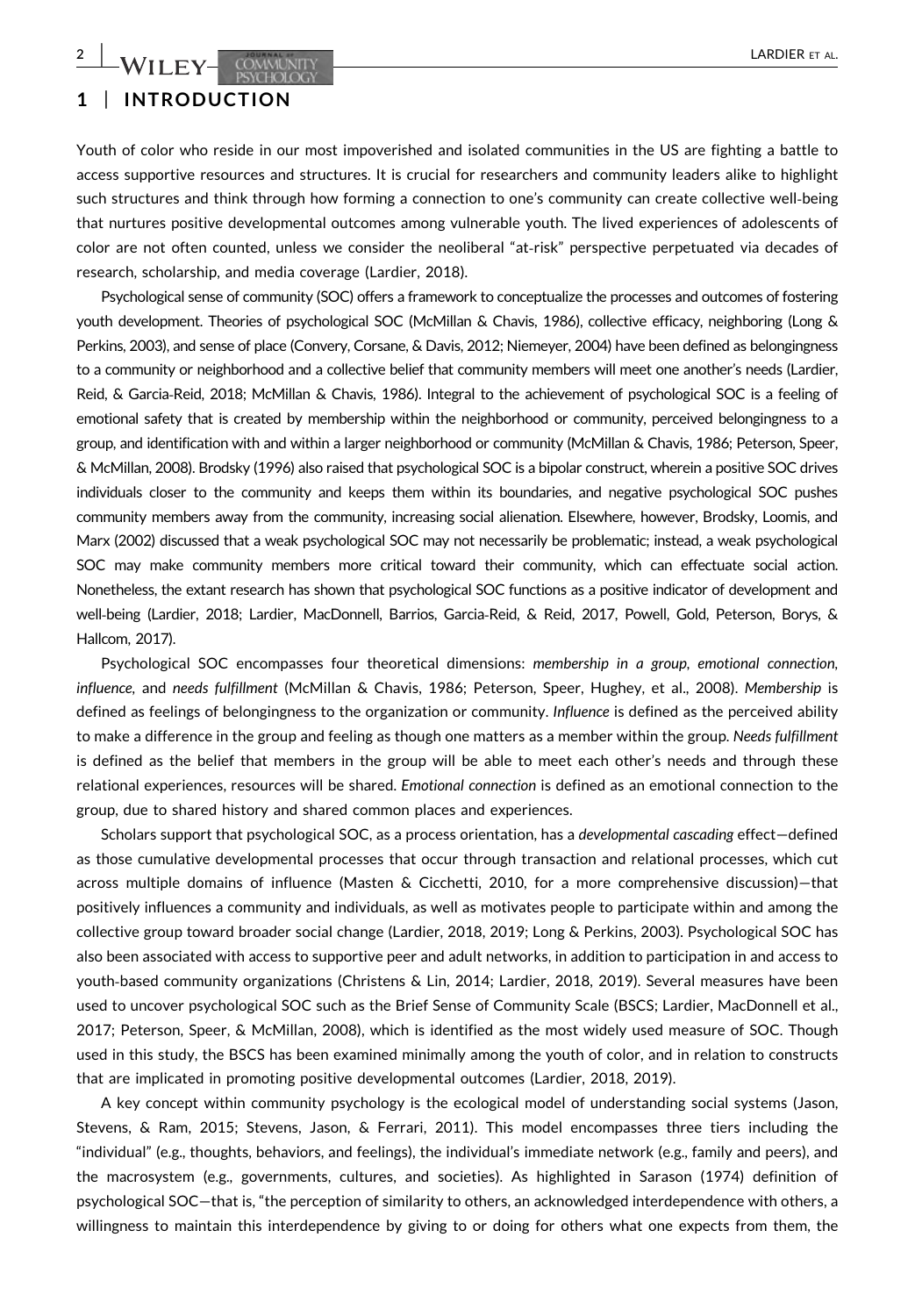feeling that one is part of a larger dependable and stable structure" (p.157)—individuals and groups are part of a larger system, which in-turn influences the thoughts, behaviors, actions, and emotions of an individual (i.e., those outcomes and perceptions that may be developmentally beneficial; Jason et al., 2015; Stevens et al., 2011).

Consistent with this perspective, the extant empirical literature on the positive developmental trajectories of youth has taken an ecological perspective, and in‐turn examining youth's contexts and the ways in which these contexts impact development (Christens & Peterson, 2012). Therefore, the primary aim of the current study is to understand psychological SOC within an ecological framework (Jason et al., 2015; Stevens et al., 2011) of forming social bonds, a supportive social system, developing community connections, and, therefore, experiencing individual outcomes and perceptions that are developmentally beneficial. We examine psychological SOC as a mediating variable between supportive social relationships (e.g., social support which includes parents, peers, and staff within the school, and participation in youth‐based community programs) and outcomes including school belongingness, risk behaviors such as substance use and violent behavior, and psychological symptoms, including depression.

Moving forward, we review the literature on the nature of social support systems including families, teachers, and peers, as well as participation in youth‐based community organizations, and the relationship with outcomes including school belongingness, risk behaviors (e.g., substance use and violent behavior), and depressive symptoms. Next, we review the research on positive development among youth and psychological SOC. We then make a conceptual case supporting psychological SOC as a mediating variable between social support and participation in youth‐based community organizations, and outcomes including school belonginess, risk behaviors, and depressive symptoms.

# 2 | LITERATURE REVIEW

#### 2.1 | Supportive social connections and positive youth outcomes

Youth's connection to their immediate community plays an important role in reducing negative developmental outcomes (e.g., substance abuse) and increasing self‐efficacy (Christens & Peterson, 2012). A human ecological perspective highlights that individuals' feelings of their everyday settings such as neighborhoods, in relation to social connections, has a strong influence in human development (Jason et al., 2015; Stevens et al., 2011). For instance, the negative social conditions (e.g., limited resources, poverty, violence, and abandoned properties) present within minoritized urban communities pervade the lives of youth of color, limiting their connection to the community (Ginwright, 2015), stymying growth and development, and "erod[ing] the bonds of authentic relationship and create the conditions for alienation" (Ward, 2018, p. 109). However, research also indicates that positive connections such as social bonds—defined as attachment or feelings of respect for family, teachers, school administrators, and peers, as well as the involvement, or the amount of time an individual invests in organizational activities—within an ecological context are important in developing feelings about one's community and in predicting positive developmental outcomes (Jason et al., 2015). Research further demonstrates that adolescents with more community involvement and strong attachments—that is, attachments to family, peers, and community members—engage in less risky behaviors experience greater self‐esteem, have higher academic attainment (Top, Liew, & Luo, 2017), and engage in more participatory activities such as community prevention activities (e.g., community beautification projects; Zeldin, Gauley, Krauss, Kornbluh, & Collura, 2017).

Social supports such as those found within the family and among peers are important during adolescence (Oberle, Schonert‐Reichl, & Thomson, 2010). Prior studies have demonstrated the contribution of social support networks, particularly family, have in the lives of youth of color (Hayes, Blake, Darensbourg, & Castillo, 2014). For instance, the family‐unit promotes positive developmental trajectories, including academic achievement, school importance and belongingness (Christens, Peterson, Reid, & Garcia‐Reid, 2015; Hayes et al., 2014), and reducing both mental health outcomes (e.g., depression) and behavioral outcomes (e.g., substance use; Christens & Peterson, 2012; Lardier, Herr, Barrios, Garcia‐Reid, & Reid, 2017; Opara, Lardier, Reid, & Garcia‐Reid, 2019). Viner et al. (2012) found that adolescents who were connected with, and supported by, their families reported lower levels of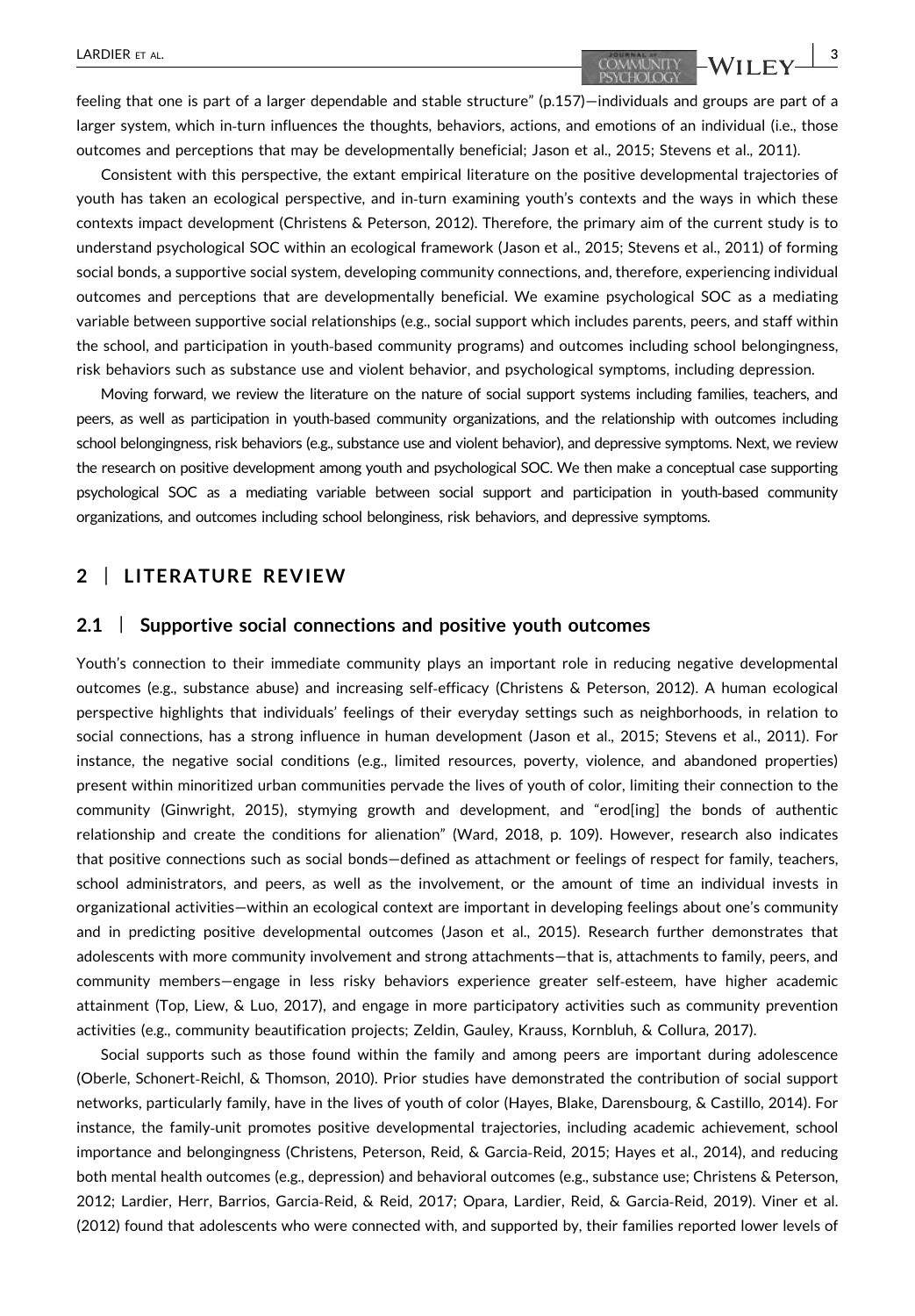WILEY-COMMUNITY **ACCOMMUNITY** 

substance use. Family and parental involvement and support has also been linked with predicting feelings of competence, academic achievement, school engagement, increased self‐esteem, and improved graduation rates (Zapolski, Fisher, Wei‐Wen, & Barnes, 2016). Hence, social supports in the form of the family are critical in adolescent developmental processes.

With regard to nonfamilial support, peers are an important context for developmental processes and predicting youth outcomes (Cook, Buehler, & Henson, 2009). As youth enter adolescence they become concerned with how they fit into social circles (Juvonen, Espinoza, & Knifsend, 2012). Peer networks influence youth academic and mental health outcomes (Drolet & Arcand, 2013). Vieno, Santinello, Pastore, and Perkins (2007) found that peer and parent support not only predicted psychological SOC, but directly and indirectly affected well‐being. More recently, Lardier, Barrios, Garcia‐Reid, and Reid (2018) showed among Hispanic urban adolescents that peer support was a positive indicator of both community participation and school belongingness, among both males and females. Hence, positive peer influences offer vital emotional and practical support needed to promote positive outcomes such as creating a more cohesive connection to one's community and school belongingness, and reducing risk behaviors (Boothroyd & Fisher, 2010).

Participation in community‐based organizations have also been associated with positive social group participation, thriving within community spaces (Knifsend & Juvonen, 2013), experiencing increased academic performance, greater school belongingness, and positive mental health outcomes (Knifsend & Graham, 2012). Within youth‐based community organizations, activities may include community organizing (e.g., social activism or writing a letter) or being provided a safe‐haven and support ( Zeldin et al., 2017). While youth‐based community organizations are limited in minoritized communities of color (Lardier, Herr, Garcia‐Reid, & Reid, 2018), organizational spaces promote youth social engagement toward positive outcomes (Zeldin, Gauley, Barringer, & Chapa, 2018), including the perceived ability to make changes in their communities and develop power and voice among youth (Zeldin et al., 2017). Hence, regardless of the type of work being provided, participation in youth‐ based community organizations can foster positive youth development (Fredricks & Simpkins, 2012) and promote the formation of nonfamilial adult relationships (Zeldin et al., 2017).

#### 2.2 | Positive outcomes, psychological symptoms, and risk behaviors

The extant literature on youth development has examined outcome behaviors and indicators of wellness based on availability and access to social supports. Although indicators may vary, research has focused on measures that examine wellness, resilience, empowerment, and connection among youth such as school importance or belongingness (Christens & Peterson, 2012; Fredericks & Simpkins, 2012), self‐esteem, depressive symptoms, and risk behaviors (e.g., substance use; Myers, Willise, & Villalba, 2011; Stein, Supple, Huq, Dunbar, & Prinstein, 2016). It is important to distinguish such effects, particularly among youth of color because, although schools are an important social space for youth, they may be unlikely to find the support that is beneficial to their needs (Lardier, Herr, Barrios, Garcia‐Reid, & Reid, 2017). This is due to the probability that minority students are likely to attend schools that are under‐resourced and lack access to adult allies to provide the essential support needed to succeed (Berliner, 2013; Lardier, Herr, et al., 2017).

School belongingness refers to a psychological and emotional sense of attachment or membership to one's school environment (Wehlage, 1989) and is an important indicator that is associated with reduced risk behavior and depressive symptoms (Lardier, Barrios et al., 2018; Leve, Kerr, & Harold, 2013). It has also been described as an important ecological context of developing psychological SOC (Jason et al., 2015; Stevens et al., 2011). Some highlight that school belongingness is particularly important for youth of color because of the need for nonfamilial supportive relationships that can develop during adolescence, and usually occur within the school environment (Christens et al., 2015; Zeldin et al., 2018).

Studies indicate that students in underserved communities that have access to supportive resources within the school show increased overall well-being (Crisp, Taggart, & Nora, 2014). Other studies have found that students of color who experienced greater school belongingness and importance also had greater self-efficacy, participated in more community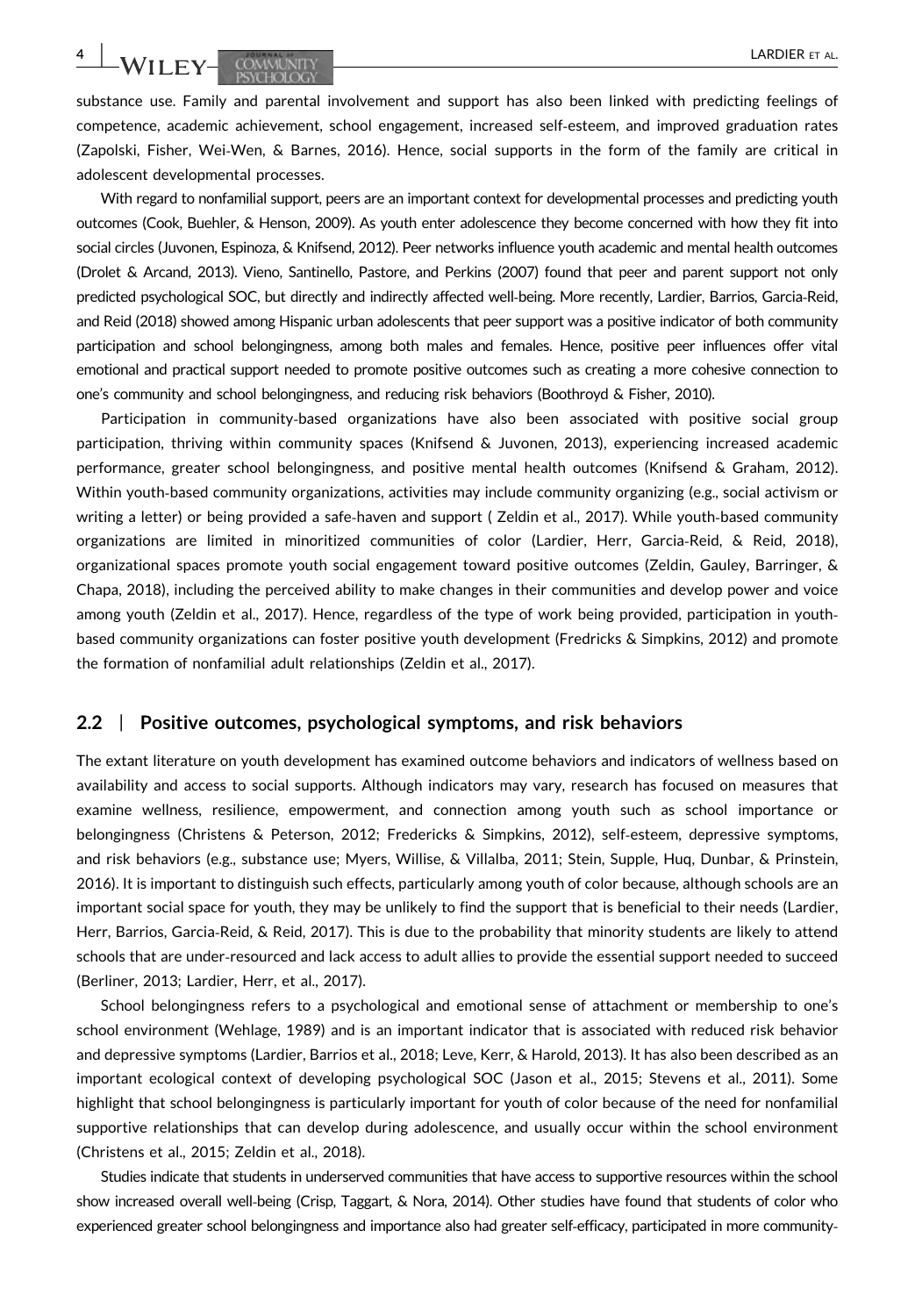based activities , experienced greater ethnic identity, as well as family and peer support and were less apt to use drugs and alcohol, as well as participate in violent‐related behaviors (Christens et al., 2015; Lardier, Barrios et al., 2018). Studies elsewhere, have also shown that school importance performed as a mediator (e.g., Faircloth & Hamm, 2005; Hatchel, Espelage, & Huang, 2017; Lardier, Barrios et al., 2018). For example, Lardier, Barrios et al. (2018) showed that school belongingness mediated a large proportion of the association that social support and family cohesion had on 30‐day substance use for both Hispanic males (63%) and females (88%). Similarly, Hatchel et al. (2017) found in a three year longitudinal study among a sample of LGBTQ + high school students that school belongingness was not only negatively influenced by students' experiences with sexual harassment and depressive symptoms in school, but also performed as a mediator, which attenuated the negative effects of depression and sexual harassment victimization, over time. Hence, while the relationship with the school may be tenuous, the consensus seems to be that if school belongingness can be facilitated, students of color may experience more positive outcomes and be less likely to engage in risk behaviors, as well as experience negative mental health symptoms.

Exposure to positive supports in the form of families and peers, as well as participation in youth‐based community organizations simultaneously reduces susceptibility to mental health distress and risky behaviors (e.g., substance use; Christens & Peterson, 2012; Lardier, Barrios et al., 2018), and promotes positive developmental experiences such as feeling a sense of belongingness in school (Christens et al., 2015; Garcia-Reid, Hamme-Peterson, Reid, & Peterson, 2013). While contra-indicators of development are equally strong, such as the reciprocal relationship between depressive symptoms and risk behaviors and violent behavior (Kennedy, Bybee, Sullivan, & Greeson, 2010), scholars agree that access to and support from allies in the form of adults and peers (Hipolito‐Delgado & Zion, 2015; Lardier, Herr, et al., 2018; Opara, Lardier, Reid, & Garcia‐Reid, 2019; Zeldin et al., 2017, 2018), as well as participation in youth‐based community programs (Lardier, 2018, 2019), can limit risk behaviors during adolescence, with school belongingness playing a potential mediating role (Lardier, Barrios et al., 2018). Taken together, the existing research points toward the relationship between negative developmental outcomes (e.g., depression) and risk behaviors; however, it also highlights the positive influence that supportive adult allies (Hipolito‐Delgado & Zion, 2015; Lardier, Herr, et al., 2018; Zeldin et al., 2018; Zeldin et al., 2017) can have in limiting the effects of these negative developmental experiences.

#### 2.3 | Psychological SOC as a mediator

Psychological SOC represents an important process within communities of color. Regarding urban youth, psychological SOC can support a youth's ability to feel empowered (Peterson & Reid, 2003) and are supported by their immediate environment, thus fostering a sense of social support, as a protective factor (Lardier, 2018, 2019). Researchers have found that having a positive psychological SOC and nonfamilial adult supports are associated with positive mental health outcomes, fewer feelings of loneliness, happiness, and more prolonged engagement in school settings (Fredricks & Simpkins, 2012).

Within community psychology, active youth participation in organizational activities can be an important catalyst toward social change and improving the sociopolitical and environmental conditions of the community, as well as youth SOC (Wandersman & Florin, 2000). Studies have identified that psychological SOC can be fostered through organizational activities (a combination of individual and organizational processes) where sense of belonging and emotional attachment are infused (Powell et al., 2017; Speer & Peterson, 2000; Speer, Peterson, Armstead, & Allen, 2012). Research has also shown that adolescents who belong to and engage in activities in youth-based community organizations have greater psychological SOC when compared to those youth who do not belong to any group (Talo, Mannarini, & Rochira, 2014). Furthermore, psychological SOC among youth has been associated with positive attributes such as school involvement, social well-being (Cicognani, Mazzoni, Albanesi, & Zani, 2015), and reduced substance use (Lardier, MacDonnell, et al., 2017). Such an attribution of psychological SOC is due to the notion that participation in youth‐based community organizations and supportive relationships foster connections within the youth's neighborhood, making it more likely that youth are spending time seeking the positive attributes of their community and accessing positive social networks.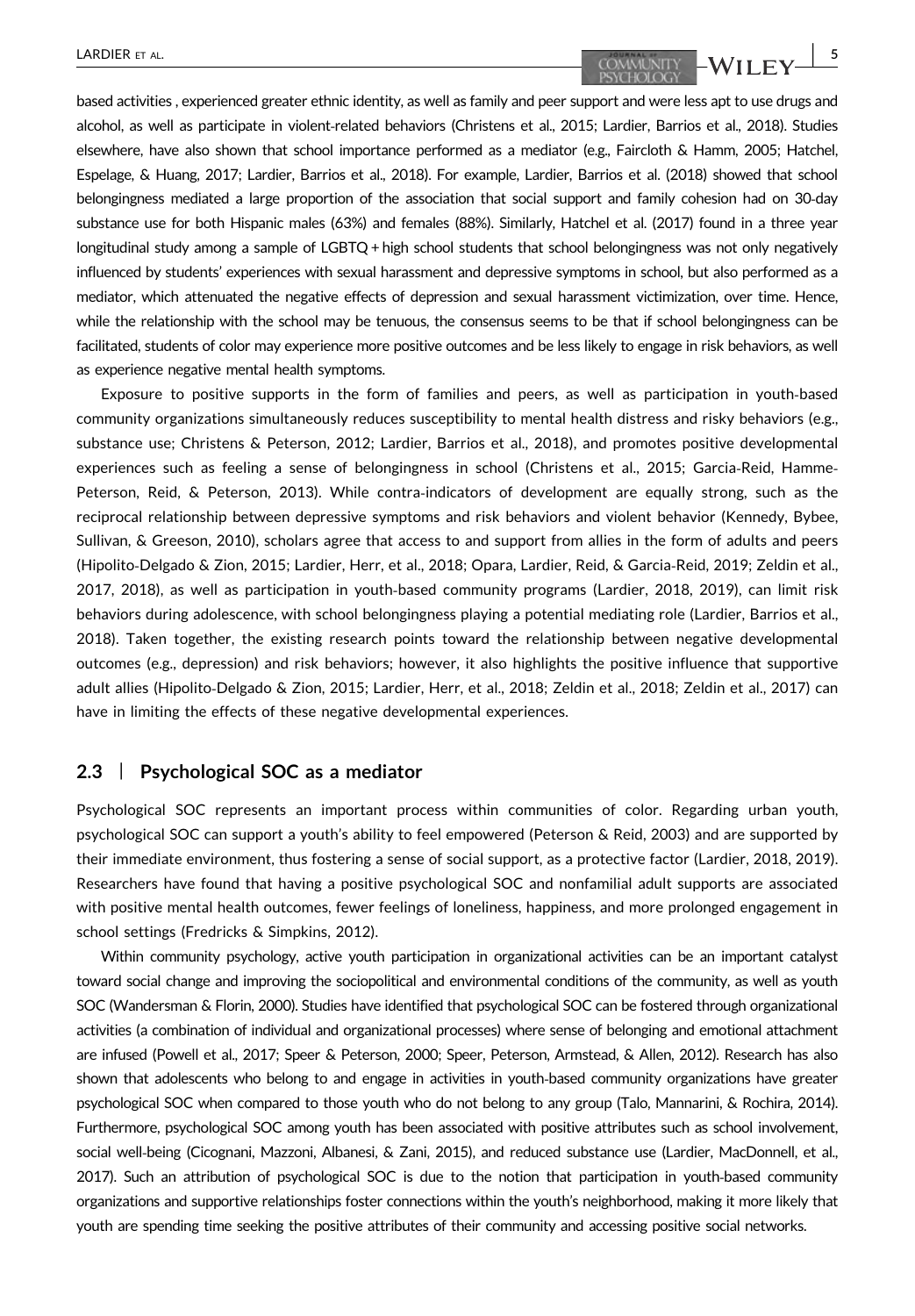Psychological SOC theoretically performs as a mediating mechanism at this nexus. For example, Pretty, Conroy, Dugay, and Williams (1996) noted that psychological SOC may be strengthened through social support networks. Neighborhood experiences (e.g., engagement in community programs) and social supports have also been found to not only predict how adults and youth felt about other adolescents in their community, but that this was mediated through psychological SOC (Zeldin & Topitzes, 2002). This implies that how one engages and perceives their community has a relationship with their connection to that community, which in turn affects their perception of youth and other community members within their neighborhood. Peterson and Reid (2003) also examined psychological SOC as a mediator between organizational activity involvement among youth and intrapersonal psychological empowerment. These authors found that greater awareness of substance abuse problems led to lower psychological SOC among youth, which then lowered participation in organizational activities, and individuals feeling less empowered (Peterson & Reid, 2003). Elsewhere, psychological SOC has been examined as a mediator between social support and psychological well‐being among military spouses (Wang, Nyutu, Tran & Spears, 2015), as well as a mediator between the strength of transgender identity and overall well‐being (Barr, Budge, & Adelson, 2016). Powell et al. (2017) showed among coalition staff the indirect association between coalition leadership and intrapersonal empowerment, interactional or cognitive empowerment, and perceived coalition effectiveness. These findings indicate that it is important for coalitions to foster a SOC to facilitate interest and increase staff empowerment in the coalition (Powell et al., 2017). Despite the importance of these findings, few studies have been conducted among adolescents of color, and the role that psychological SOC plays in their lives (Lardier, Reid, et al., 2018). Given the importance of encouraging youth to feel more connected to their community to achieve better outcomes, it is crucial for researchers to develop strategies to aid urban youth on how to connect positively with their community.

The current model for this study examines psychological SOC as a mediator between social support and participation in youth-based community organizations, and outcomes relevant to adolescent development. Theories in empowerment (Zimmerman, 2000) and on resilience (Hawkins, Catalano, & Miller, 1992) highlight the role that supportive community environments have along the path between developmental outcomes. Further, individuals' perceptions of their everyday settings such as neighborhoods strongly contributes to human development (Jason et al., 2015). Psychological SOC, sits, therefore, between individual social experiences, their settings, and outcomes in human development (Jason et al., 2015).

# 3 | THE CURRENT STUDY

Limited research has examined psychological SOC within and among varying indicators and outcomes of well‐being. Even more specifically, few studies have examined the mediating role of psychological SOC when situated among social supports, participation in youth‐based community organizations, and other supportive community structures such as schools, as well as risk behaviors and depressive symptoms. The current study, therefore, extends prior research by investigating social supports (e.g., parents, peers, and teachers) and participation in youth‐based community organizations on psychological SOC, school belongingness, risk behaviors, and depressive symptoms among a sample of urban high school students of color.

Structural Equation Modeling (SEM) path analysis techniques were used to empirically test psychological SOC as a mediator, or a variable through which social supports and participation in youth-based community organizations were associated with aspects of school importance, risk behaviors, and depressive symptoms. Social supports and participation in youth‐based community programs were included in the model as main predictors, psychological SOC as a mediator, and indicators of youth development such as school belongingness, risk behaviors, and depressive symptoms as outcomes. It was hypothesized that psychological SOC would arise from access to social supports and participation in positive community‐based youth programs, which would then mediate experiences of school belongingness and, furthermore, risk behaviors, and depressive symptoms. See Figure 1, Model 1 for the hypothesized model. Because of the cross‐sectional design, it is important to remember that analyses tested for associational relations, and therefore,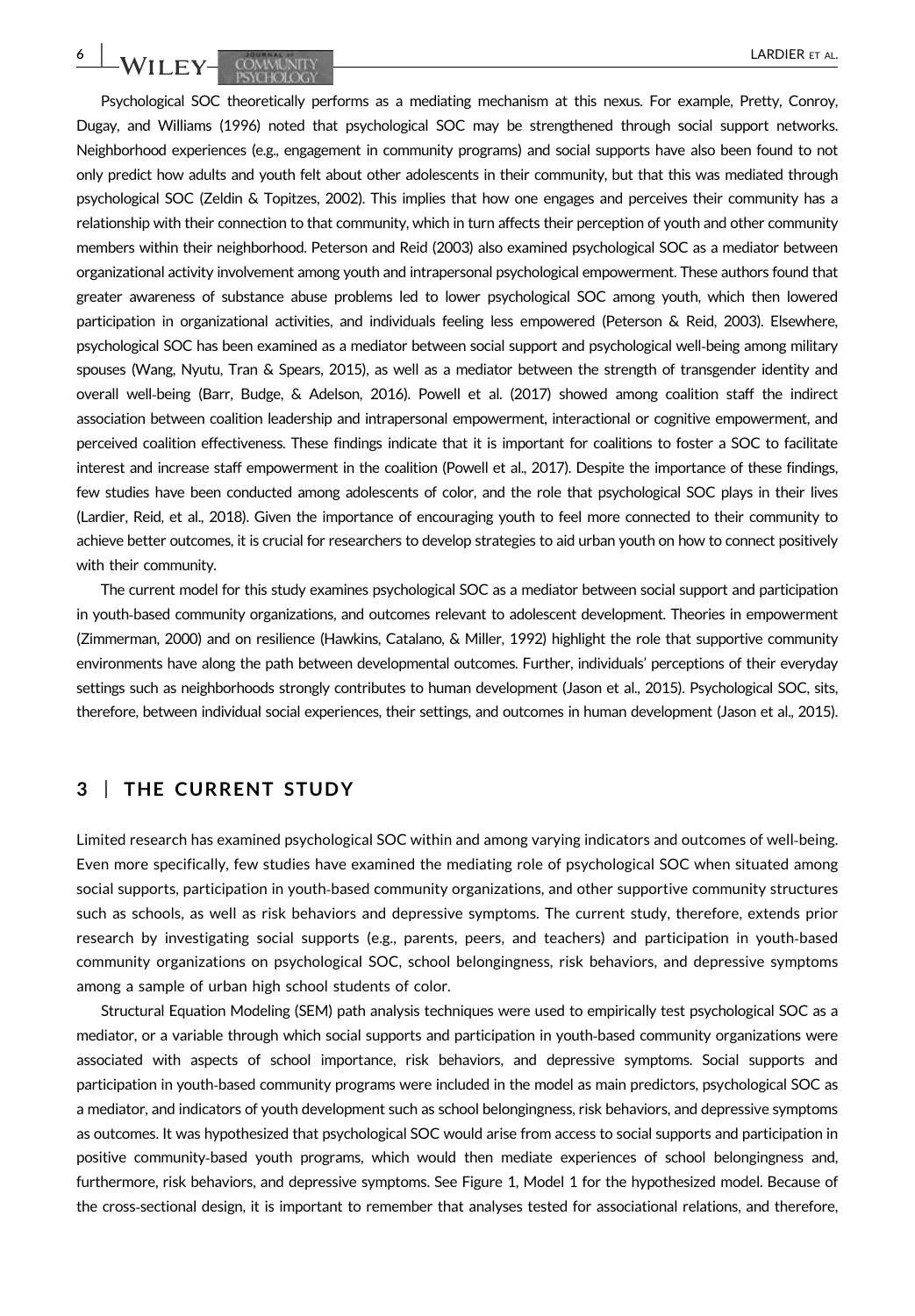did not provide a basis for causal inferences. Yet, the results of the current study's analyses were expected to provide a valuable foundation for future research using longitudinal data.

# 4 | METHODS

#### 4.1 | Community context

The focal community is a midsized urban community in the northeastern United States. Nearly 60% of the residents identified as African American/Black, 20% Hispanic/Latina(o), and 33% as foreign‐born citizens (US Census Bureau, 2015). As is all too common for urban communities of color, this city has a significant proportion of residents (30%) living below the poverty line, with an average income of <\$33,964 (US Census Bureau, 2015).

# 4.2 | Participants

Data for this study were collected in 2017 as part of a federally funded Drug‐Free Communities Grant Initiative that conducted a needs assessment among urban high school students of color. This assessment supported the design and implementation of environmental prevention strategies focused on reducing substance use among adolescents within the target city. A nonprobability sampling of 401 students in Grades 9 through 12 were recruited through their physical education and health classes. Engaging students in their physical education and health classes allowed all students who attended school an equal opportunity to participate. In line with Institutional Review Board approval, students who returned both parental consent and student assent forms were eligible to participate in the study.

The students in this study largely identified as Hispanic/Latina(o) (57%) and African American/Black (25.5%), with 14% identifying as Asian, and 3.5% as White non-Hispanic. Majority of students were between 16 and 18 years of age (68.8%), with a near even split between males (45.3%) and females (54.7%). At the time of data collection, 24.4% were in ninth grade, 18% were in 10th grade, 22.2% were in 11th grade, and 35.4% were in 12th grade. Over 70% of the sample received free or reduced school lunch, an indicator of low socioeconomic status (SES; Harwell & LeBeau, 2010).

#### 4.3 | Measures

#### 4.3.1 | Psychological SOC

SOC was measured using eight‐items (sample items: I feel like a member of this neighborhood) from the BSCS. Based on the work of McMillan and Chavis (1986), the BSCS was designed to assess four-dimensions of SOC: needs fulfillment, group membership, influence, and emotional connection. Responses were recorded using a five‐point Likert scale (1 = strongly disagree to 5 = strongly agree). Peterson, Speer, and McMillan (2008) evaluated the eightitem BSCS (overall scale: Cronbach's  $\alpha$  = 0.92, mean [M] = 3.81, standard deviation [SD] = 0.79) and confirmed its factor structure as a four-factor structure that examined needs fulfillment (Cronbach's  $\alpha$  = 0.86, M = 3.65, SD = 0.98), membership (Cronbach's  $\alpha$  = 0.94, M = 4.18, SD = 0.92), influence (Cronbach's  $\alpha$  = 0.77, M = 3.50,  $SD = 0.87$ ), and emotional control (Cronbach's  $\alpha = 0.86$ ,  $M = 3.91$ ,  $SD = 0.89$ ). More recently, Lardier, Reid, et al. (2018) tested the factor structure for this eight‐item scale among a sample of urban youth of color and found that this second‐order factor‐structure fit the theoretical framework put forward by McMillan and Chavis (1986) and previously examined by Peterson Speer, and McMillan (2008); overall scale: Cronbach's  $\alpha$  = 0.85, M = 3.81, SD = 0.79). Alpha‐level reliabilities identified by Lardier, Reid, et al. (2018) for each of the subscales were as follows: 0.70 for needs fulfillment ( $M = 3.11$ ,  $SD = 1.04$ ); 0.80 for membership ( $M = 3.13$ ,  $SD = 1.08$ ); 0.71 for influence  $(M = 2.99, SD = 1.04)$ ; and 0.70 for emotional control  $(M = 3.07, SD = 1.08)$ . For the current study, Cronbach's  $\alpha$  for the overall BSCS was 0.83 ( $M = 2.07$ , SD = 0.67). See Table 1 for descriptive statistics.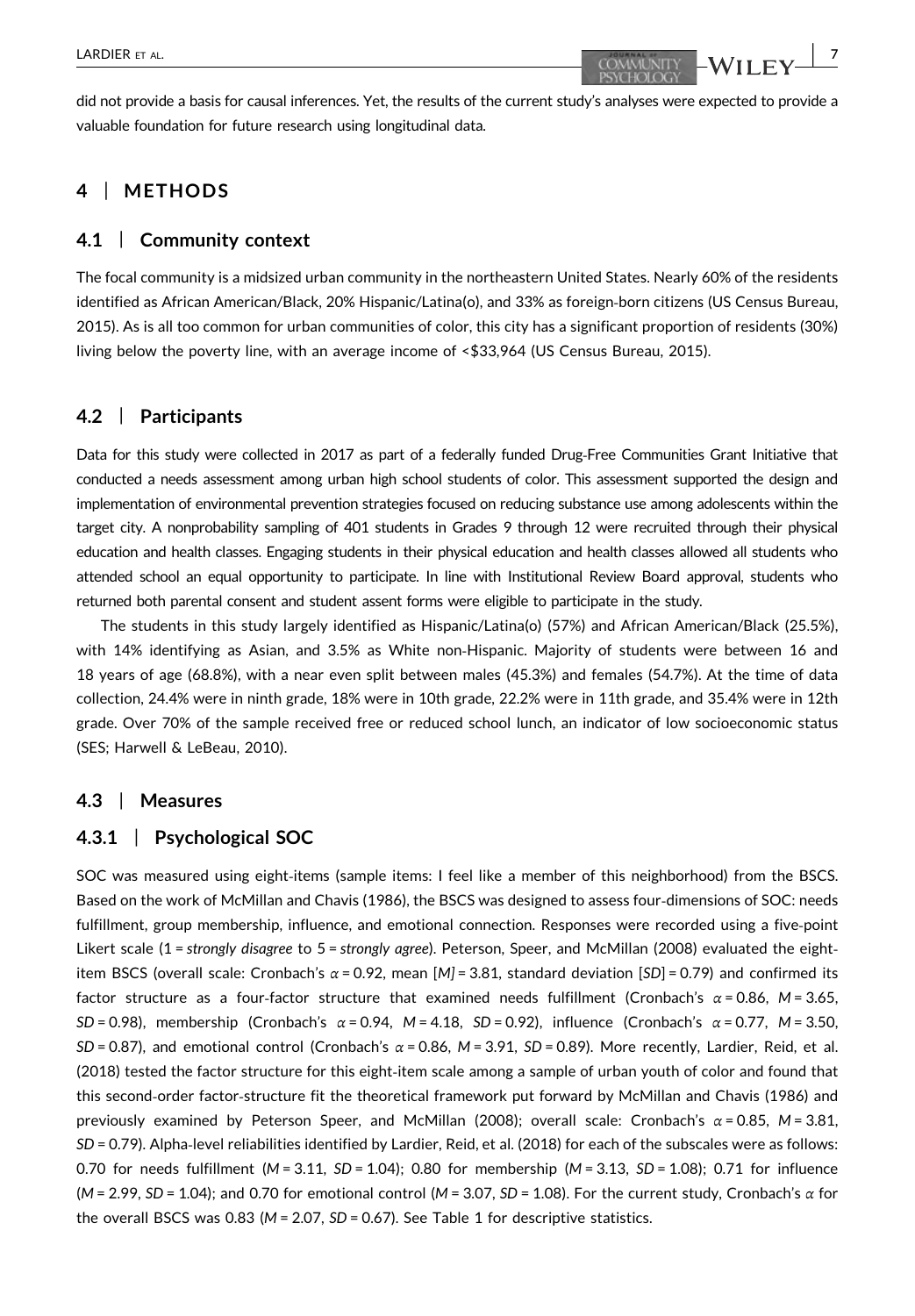# 4.3.2 | Social support

Social support was examined using the Social Support for Adolescents Scale (Bowen & Chapman, 1996). Social support is defined as the network of relationships that provide youth real or perceived safety and stability (Bowen & Chapman, 1996). Social support was measured using seven items (sample items: When you need encouragement, advice, or suggestions, how helpful is your father/mother/parent? When you need encouragement, advice, or suggestions, how helpful is your school counselor?). Responses were recorded using a four‐point Likert scale (1 = not at all helpful to 4 = a great deal helpfu l. For the current study Cronbach's  $\alpha$  was 0.86 (M = 19.20, SD = 5.18).

# 4.3.3 | Participation in youth-based community organizations

Participation in youth-based community organizations was derived from five self-report items from the Communities that Care Survey an epidemiological assessment instrument (Arthur et al., 2002; Briney et al., 2012) that asked students to indicate participation in specific youth‐based organizations in their community. Students responded to items (sample item: Which of the following activities for people your age do you participate in, in your community? e.g., Boys and Girls clubs.) dichotomously using either Yes (1) or No (0). Responses were totaled to reflect greater participation in youth-based community organizations (Cronbach's  $\alpha$  = 0.77, M = 7.33, SD = 1.48).

# 4.3.4 | School belongingness

School belongingness was assessed using 10-items that were adapted from the Communities that Care Survey a nationally representative epidemiological assessment instrument that has been examined in several longitudinal studies as being a psychometrically sound measure with high internal and external validity, particularly when tested with the outcomes of interest in the current investigation (Arthur et al., 2002; Briney et al., 2012). Students were asked to indicate their belongingness and commitment to school (sample items: I feel safe at my school. In my school, students have lots of chances to help decide things like class activities and rules.). Student responses were recorded using a four‐point Likert scale (1 = strongly disagree to 4 = strongly agree). Responses were summed to reflect higher composite scores of school belongingness and commitment (Cronbach's  $\alpha$  = 0.80, M = 25.89, SD = 5.03).

# 4.3.5 | Depressive symptoms

Symptoms of depression were measured using a five‐item scale that were adapted from the Communities that Care Survey a nationally representative epidemiological assessment instrument that has been examined in several longitudinal studies as being a psychometrically sound measure with high internal and external validity, particularly when tested with the outcomes of interest in the current investigation (Arthur et al., 2002; Briney et al., 2012). This measure assessed youth's perceived worth and value for life (sample items: Sometimes I think that life is not worth it; All in all, I am inclined to think that I am a failure.). Student responses were recorded using a four‐point Likert‐ type scale (1 = strongly disagree to 4 = strongly agree). Responses were summed to reflect higher composite scores of depressive symptoms (Cronbach's  $\alpha$  = 0.86, M = 8.93, SD = 4.28).

# 4.3.6 | Risk behaviors

Risk behaviors were conceptualized in this study using a combined score of two measures. The first measure assessed current and lifetime alcohol and drug use and the second measure, assessed violent behaviors. Each individual measure was then combined to z-scores and summed. Alcohol and drug use were measured using 30-items from the Youth Risk Behavioral Surveillance Survey (YRBSS), which included both lifetime alcohol and drug use (sample items: During your lifetime/the past 30‐days on how many occasions did you drink 1 or more drinks of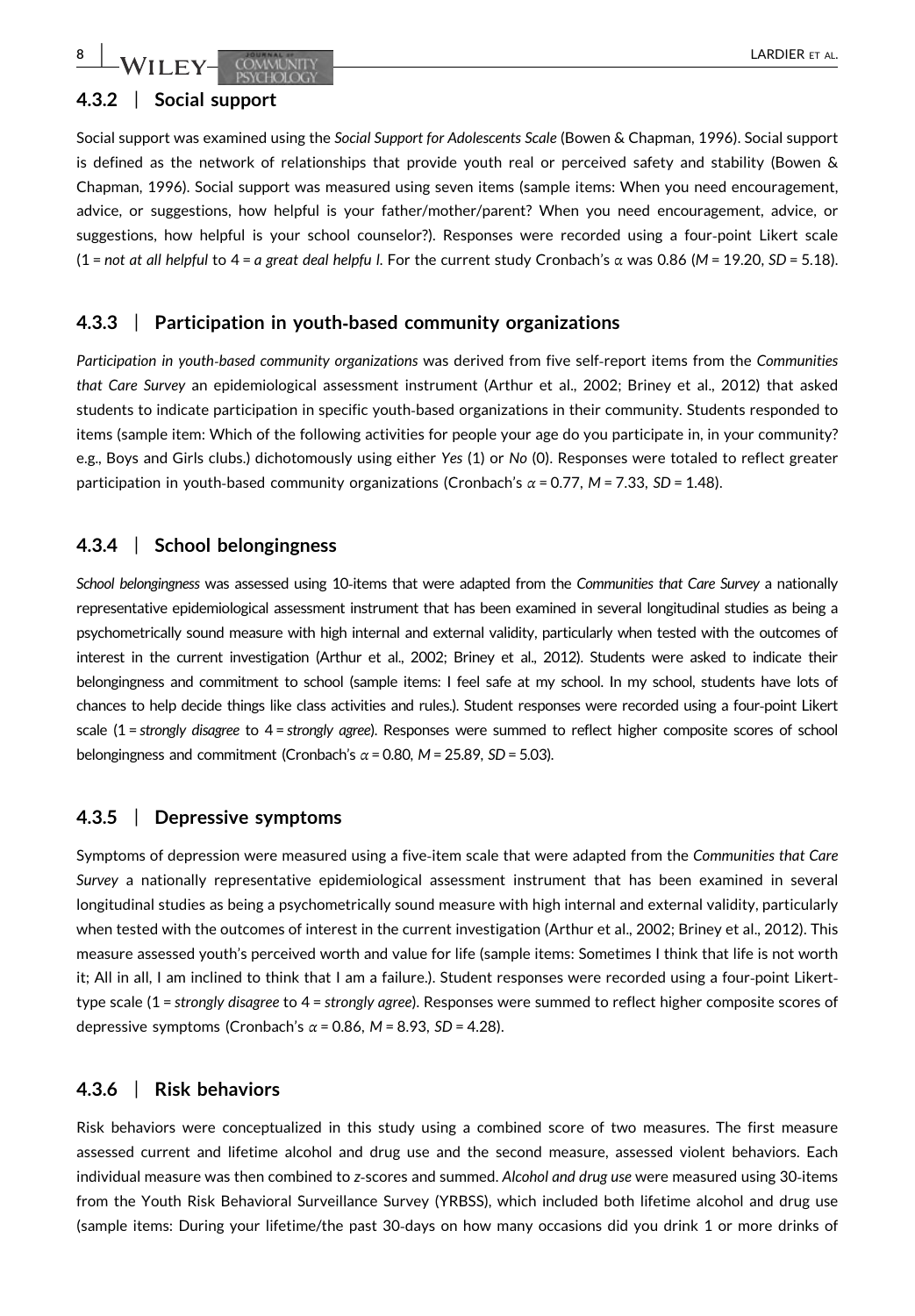#### **TABLE 1** Correlations and descriptive statistics for study variables  $(N = 401)$

|                                                         | $\mathbf{1}$             | $\overline{2}$ | 3                        | $\overline{4}$    | 5                | 6         | 7                        |
|---------------------------------------------------------|--------------------------|----------------|--------------------------|-------------------|------------------|-----------|--------------------------|
| 1. Participation in youth-based community organizations | $\overline{\phantom{a}}$ |                | $0.30**0.30**$           | $0.32^* - 0.01$   |                  | $-0.05$   | $-0.03$                  |
| 2. Social support                                       |                          | -              | $0.41***$                |                   | $0.45** -0.17**$ | $-0.13**$ | 0.08                     |
| 3. Psychological SOC                                    |                          |                | $\overline{\phantom{0}}$ | $0.38***$         | 0.03             | $-0.07$   | 0.05                     |
| 4. School belongingness                                 |                          |                |                          | $\qquad \qquad -$ | $-0.07$          | $-0.13**$ | 0.05                     |
| 5. Risk behaviors                                       |                          |                |                          |                   | -                | $0.11*$   | 0.03                     |
| 6. Depressive symptoms                                  |                          |                |                          |                   |                  |           | $-0.10*$                 |
| 7. Gender (female = $1$ )                               |                          |                |                          |                   |                  |           |                          |
| Mean                                                    | 7.33                     | 19.20          | 2.07                     | 25.89             | 0.02             | 8.93      |                          |
| <b>SD</b>                                               | 1.48                     | 5.18           | 0.67                     | 5.03              | 1.95             | 4.28      | $\overline{\phantom{0}}$ |
| $\alpha$                                                | 0.77                     | 0.86           | 0.83                     | 0.80              | 0.90             | 0.86      |                          |

Note. SD: standard deviation; SOC: sense of community.

 $**p* < 0.05, ***p* < 0.01.$ 

alcohol? During your lifetime/the past 30‐days on how many occasions did you smoke marijuana?; Kann et al., 2014). Responses were recorded on a seven-point Likert-type scale  $(1 = 0$  occasions to  $7 = 40$  or more occasions). An average of all items was taken, with a max score of 3.90. Cronbach's α was 0.86. The mean score for this study's participants was 1.70 (SD = 0.30). While this is a lower overall mean score it is not necessarily inconsistent with prior investigations using similar scales, which have also observed lower mean response rates to substance use (e.g., Christens & Peterson, 2012; Lardier, 2019).

Violent-related behaviors were measured using an eight-item scale derived from the YRBSS (Kann et al., 2014). Questions asked students how frequently they engaged in violence‐related behavior through participation (sample items: During the past 12‐months, how many times have you attacked someone with idea of seriously hurting them? During the past 12-months, how many times have you been in a physical fight on school property?). Responses were recorded using an eight-point Likert-type scale (1 = never to 8 = 40 or more time). Cronbach's  $\alpha$  was 0.71. With a maximum of 5.25, the mean score was 1.30 (SD = 0.30). Similar to drug and alcohol use, previous studies have found equally lower overall rates of violent behavior (Christens & Peterson, 2012; Lardier, MacDonnell et al., 2017). For instance, Christens and Peterson (2012) reported a 1.59 mean for violent‐related behavior out of a possible 5.50.

To obtain the measure of risk behaviors, scores for substance use and violent‐related behaviors, which were highly correlated (r = 0.80), were converted to Z-scores and summed. The combined measure yielded a mean score of 0.02 (SD = 1.95). Cronbach's α was 0.90 for all items in both scales.

# 5 | ANALYSES

Missing data analyses were conducted initially. Using Little's missing completely at random (MCAR) test, data were found not to be MCAR. The largest amount of missing data was related to 30‐day substance use (15%), which is not surprising given that methodological response bias is likely on more sensitive questions such as drug and alcohol use (Padsakoff, MacKenzie, & Padsokoff, 2012). Missing data were handled using maximum likelihood estimations through AMOS SEM software, due to data not being MCAR (Little & Rubin, 2014). Following Maximum Likelihood (ML) techniques to handle missing data, descriptive statistics and correlation matrix were examined. Furthermore, controls were examined for inclusion in model.

Gender, age, Hispanic/Latina(o) ethnic‐identity, and African American/Black racial‐identity were examined for inclusion in AMOS SEM path analysis model. Results indicated that there were no significant difference by age, Hispanic/Latina(o)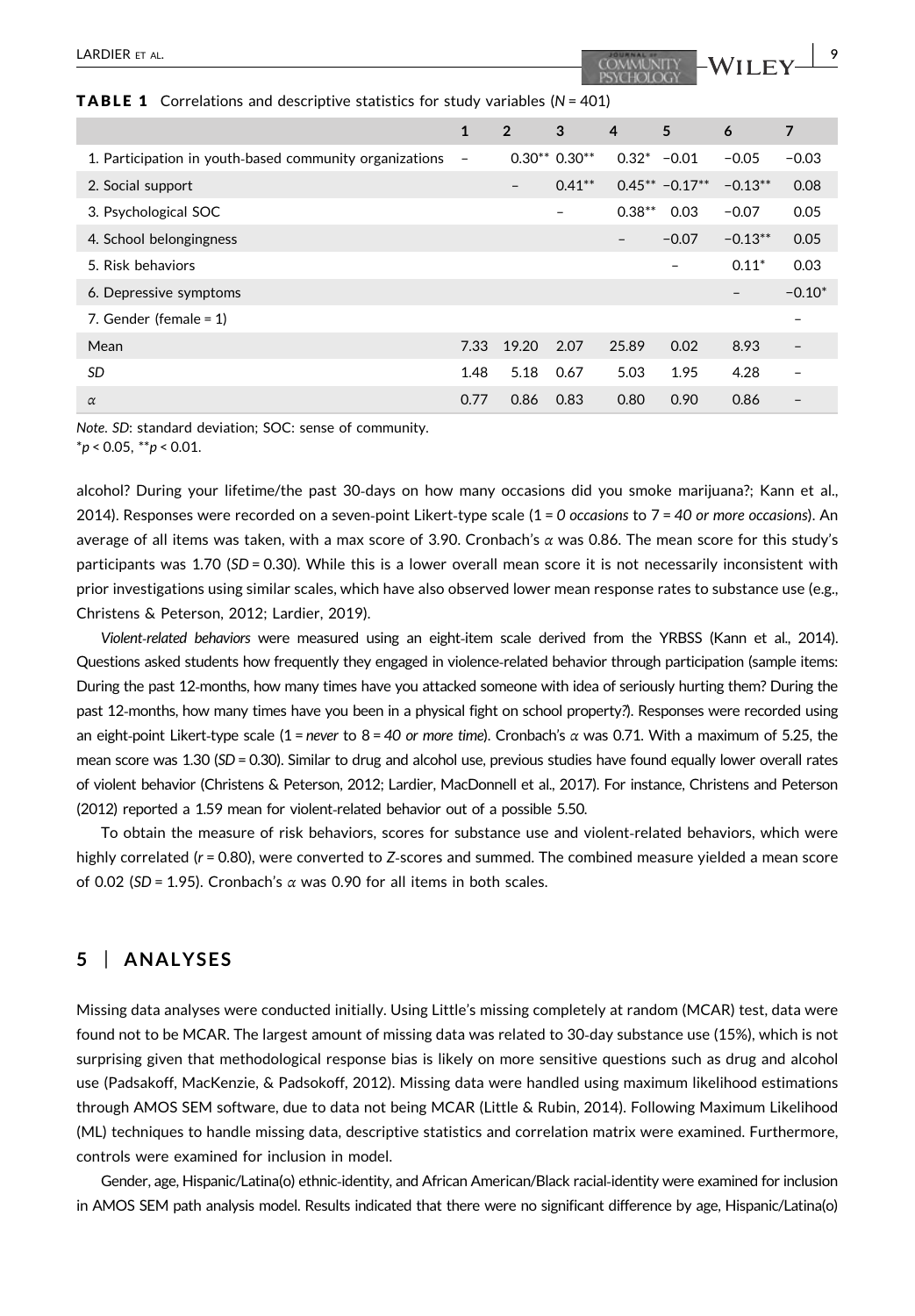ethnic-identity and African American/Black racial-identity and main analytic variables. However, a significant difference was present between gender and depressive symptoms,  $\chi^2$ (48) = 60.25, p < 0.05. No other differences were noted.

SEM path analysis techniques were performed using AMOS 25.0 software (Arbuckle, 2013). ML estimation procedures were used to analyze the variance–covariance matrix. Several fit indices were included. Following standard practice, we assessed first the  $\chi^2$  test, with nonsignificant  $\chi^2$  values providing some evidence of acceptable model-fit.  $\chi^2$ , however, must be considered in relation to several other fit indices (West, Taylor, & Wei, 2012). Therefore, we also examined the discrepancy-of-fit ratio (discrepancy/df), with indices <2.00 desirable; the goodness‐of‐fit index (GFI), adjusted goodness‐of‐fit index (AGFI), comparative fit index (CFI), and Tucker Lewis index (TLI), with values that are >0.95 indicating desirable fit; and the root mean square error of approximation (RMSEA), with values that are  $\leq 0.05 = good$  fit, 0.05-0.08 = acceptable fit, 0.08-0.10 = marginal fit, and  $>0.10 = poor$ fit (West et al., 2012). The Akaike Information Criterion (AIC) and Bayesian Information Criterion (BIC) were also examined as indices to compare model fit for nonnested models (West et al., 2012). For BIC, differences larger than 10.00 provide evidence in support of the lower BIC value (West et al., 2012) and with regard to AIC, the solution closest to the saturated AIC value is considered as providing a better fit to the data (West et al., 2012).

In addition to using ML estimations, the Bollen–Stine (Bollen & Stine, 1992) bootstrap approach was used to handle potential issues of nonnormality in data, with 10,000 bootstrap resamples used, which is considered robust (Walker & Smith, 2016). Bollen–Stine bootstrap procedures have been observed as a method of handling nonnormal data, particularly in larger samples (i.e., N ≥ 200; Nevitt & Hancock, 2001). Bias‐corrected bootstrap confidence intervals were also used to test the significance of the mediational associations through psychological SOC. Studies have indicated that bias‐corrected bootstrap confidence intervals provide more accurate intervals for small samples (Efron & Tibshirani, 1994) and skewed distributions of the indirect effect estimates (Mallinckrodt, Abraham, Wei, & Russell, 2006). Bias‐corrected bootstrap confidence intervals also improve the power of the test of the indirect effect (Shrout & Bolger, 2002). A significant indirect effect is present when confidence intervals do not include zero (Hayes, 2009). While an indirect effect may be present, the strength of this effect is often difficult to determine, therefore, the decompensation of effects, relative indirect effect proportions were examined for mediating variables (Ditlevsen, Christensen, Lynch, Damsgaard, & Keiding, 2005)



**Alternative Model 2** 



FIGURE 1 Hypothesized and alternative models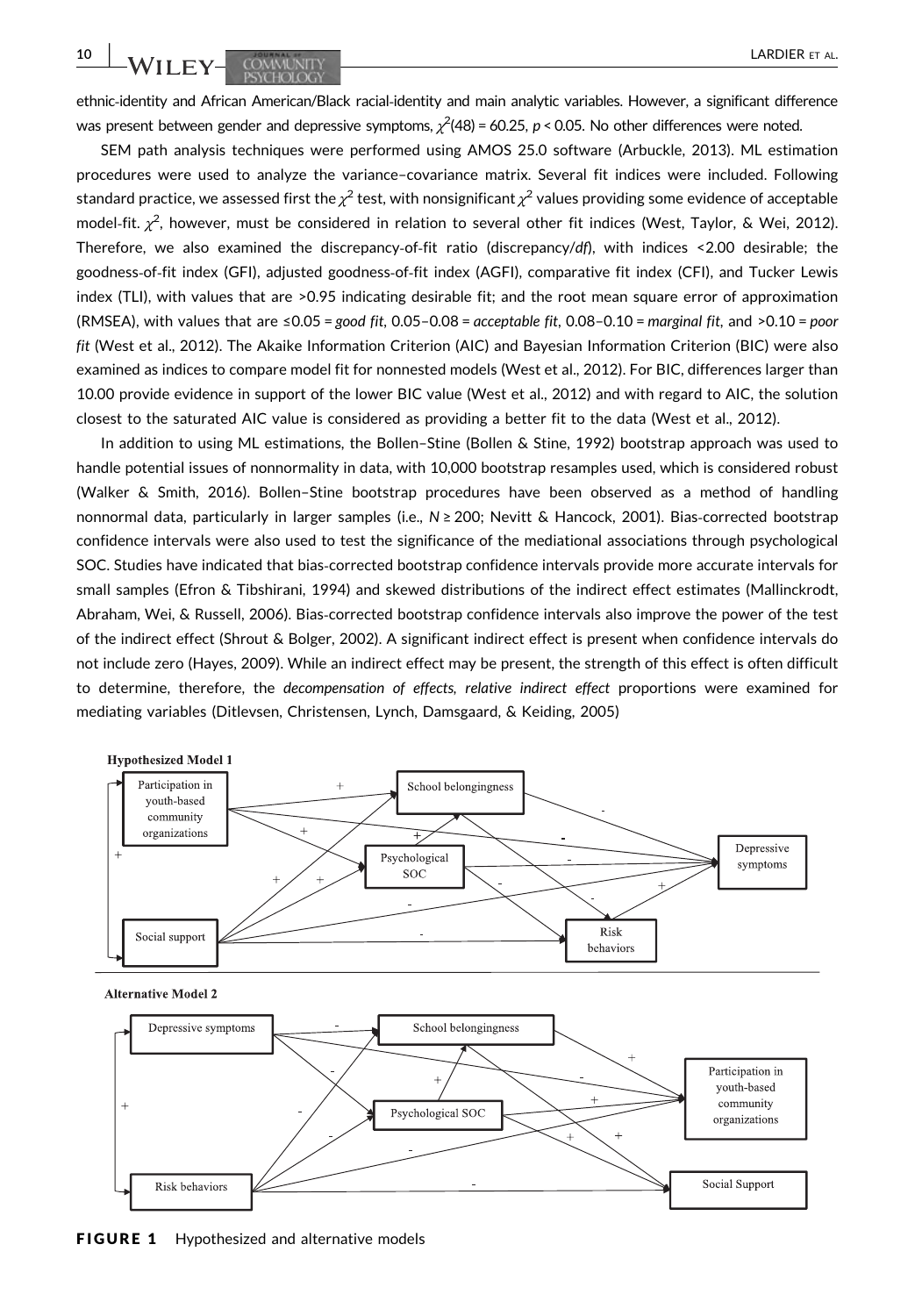# LARDIER ET AL.  $\begin{array}{|c|c|c|c|c|}\n\hline\n\text{COMMLNITY} & \text{WII EY} & \text{11} \\
\hline\n\end{array}$

Although an important advantage of conducting mediation analyses in SEM over standard regression methods is that SEM analyses provide model‐fit information about the consistency of the hypothesized mediational model to the data and the plausibility of causality assumptions made when constructing the mediation model (Imai, Keele, & Tingley, 2010), limitations are present with regard to examining mediation cross‐sectionally (Kline, 2015). However, to address such limitations, sensitivity analyses with alternative modeling specifications were used to address potential methodological biases (Podsakoff, MacKenzie, & Podsakoff, 2012), as well as assess mediation against an equally persuasive alternative model (Thompson, 2000). See Figure 1, Model 2, for a hypothesized alternative model.

### 6 | RESULTS

See Table 1 for the correlation matrix. Community organization participation was correlated with all variables, apart from risk behaviors and depressive symptoms. Social support was correlated with all main analytic variables. Psychological SOC was correlated with all variables, excluding risk behaviors and depressive symptoms. School belongingness was correlated with all main analytic variables, except for risk behaviors. Depressive symptoms and risk behaviors were positively correlated. Gender was correlated with depressive symptoms.

See Figure 2 for overidentified path model, which displays only statistically significant paths and presents standardized beta weights. Gender contributed to the predicted model and was included in the main analyses. This model showed a good overall model fit for the sample data. The  $\chi^2$ (15) = 14.27, p = 0.51, and the discrepancy-to-*df* ratio, 1.11, were both within ranges considered to be good model‐to‐data fit. The other fit indices indicated an overall good model fit. The RMSEA, 0.02 (90% confidence interval [CI] = 0.000, 0.05), GFI, 0.99, AGFI, 0.97, TLI, 0.99, AIC, 56.27 (saturated = 72.00), and BIC, 140.15 (saturated = 215.78) were all within guidelines showing good model fit for the sample data. This model accounted for 20% of the variability in neighborhood attachment, 28% of the variability in school belongingness, 7% of the variability in risk behaviors, and 10% of the variability in depressive symptoms. Such variability ( $r^2$ ) results are not uncommon, when considering that numerous variables are likely to also predict risk behaviors and depressive symptoms. Bollen–Stine bootstrapping results showed that the  $p > 0.05$  ( $p = 0.61$ ), indicating that the proposed model is consistent with the sample data (Bollen & Stine, 1992; Walker & Smith, 2016).

As can be seen in Figure 2, participation in youth‐based community organizations was found to have both a positive direct relationship with psychological SOC and school belongingness. Furthermore, psychological SOC was shown to have a positive direct association with perceived school belongingness, and school belongingness was negatively linked with depressive symptoms. Moreover, psychological SOC had a negative direct relationship with risk behaviors. Social support also showed a positive direct association with both school belongingness and with psychological SOC, as well as a negative direct relationship with risk behaviors.

Using bias‐corrected bootstrap confidence intervals, the following indirect associations from participation in youth‐based community organizations and social support through psychological SOC were significant: participation in youth-based community organizations and school belongingness (indirect effect =  $0.04$ , 95% CI =  $0.01-0.05$ ,  $p = 0.001$ ); social support and school belongingness (indirect effect = 0.06, 95% CI = 0.03–0.09,  $p = 0.001$ ); participation in youth‐based community organizations and risk behaviors (indirect effect = −0.03, 95% CI = −0.02 to −0.06, p = 0.002); and social support and risk behaviors (indirect effect = −0.04, 95% CI = ‐0.03 to −0.09,  $p = 0.002$ ).

The decompensation of effects, indirect effect proportions (Table 2) indicated that psychological SOC mediated 19% of the association between participation in youth‐based community organizations and school belongingness and 15% of the association between social support and school belongingness. Psychological SOC also mediated nearly 100% of the relationship between participation in youth‐based community organizations and risk behaviors,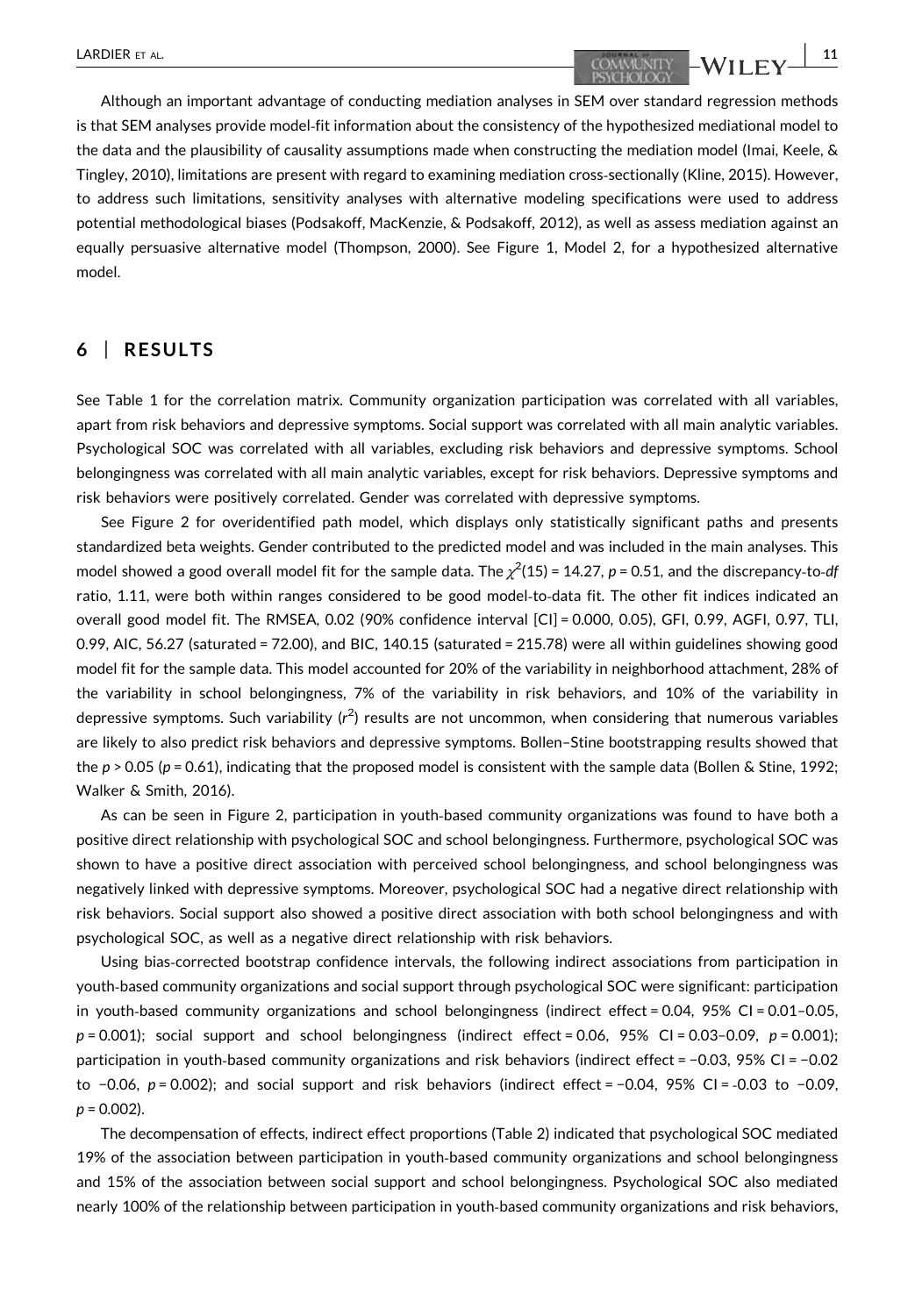

**FIGURE 2** Standardized path diagram predicting youth outcomes (N = 401).  $\chi^2(15)$  = 14.77, p = 0.47; RMSEA = 0.02; GFI = 0.99; AGFI = 0.97; TLI = 0.99; AIC, 56.27 (saturated = 72.00); BIC, 140.15 (saturated = 215.78); CMIN/DF = 1.11  $p < 0.05^*$ ,  $p < 0.01^{**}$ ,  $p < 0.001^{***}$ . AGFI: adjusted goodness-of-fit index; AIC: Akaike Information Criterion; BIC: Bayesian Information Criterion; CMIN/DF: Discrepancy‐to‐degrees of freedom (df) ratio; GFI: goodness‐of‐fit index; RMSEA; root mean square error of approximation; TLI: Tucker Lewis index

as well as 14% of the effect between social support and risk behaviors. These results together show preliminary evidence for the mediating role of psychological SOC.

The following indirect associations were also significant from participation in youth‐based community organizations and social support through school importance: participation in youth‐based community organizations and depressive symptoms (indirect effect = −0.03, 95% CI = −0.01 to −0.05, p = 0.04); social support and depressive symptoms (indirect effect = −0.09, 95% CI = −0.06 to −0.14,  $p = 0.002$ ); and psychological SOC and depressive symptoms (indirect effect = -0.04, 95% CI = -0.03 to -0.09,  $p = 0.04$ ). School belongingness mediated 99% of the association between participation in youth‐based community organizations and depressive symptoms, 88% of the association between social support and depressive symptoms, and 33% of the association between psychological SOC and depressive symptoms.

Social support (indirect effect = −0.03, 95% CI = −0.03 to −0.14, p = 0.002) and psychological SOC (indirect effect = −0.03, 95% CI = −0.03 to −0.09, p = 0.002) both had an indirect association with depressive symptoms through risk behaviors. Risk behaviors mediated roughly 99% of the association between psychological SOC and depressive symptoms. Risk behaviors also mediated 33% of the association between social support and depressive symptoms.

When testing the alternative model specification (Figure 1, Model 2) it was found that the overall model fit to the data was less than adequate when compared to that of the original model; specifically, fit indices were as follows:  $\chi^2(13)$  = 22.89, p = 0.01, and the discrepancy-to-df ratio, 2.51. Both were outside the range of acceptable model-to-data fit. The other fit indices also indicated less than adequate model fit. The RMSEA, 0.10 (90% CI = 0.08, 0.15), GFI, 0.94, AGFI, 0.93, TLI, 0.92, AIC, 53.32 (saturated = 72.00), BIC, 150.84 (saturated = 215.78). When comparing the AIC and BIC, the hypothesized model provided the best fit to the sample data. The value of AIC was 56.27 for the hypothesized model and 53.32 for the alternative model, with the hypothesized model AIC closest to the saturated model of 72.00, which indicates that the hypothesized model provided a better fit to the sample data. The BIC was 140.15 for the hypothesized model and 150.84 for the alternative model, with a difference greater than 10.00 present, indicating that the hypothesized model with the lower BIC had a better fit to the sample data (West et al., 2012).

Bollen–Stine bootstrap results also indicated that the p value was not >0.05 ( $p = 0.02$ ), indicating that model-fit is poor and that issues with model specification are present with the current sample data (Enders, 2002). Consequently, bias‐corrected bootstrap confidence intervals to test indirect paths yielded nonsignificant results.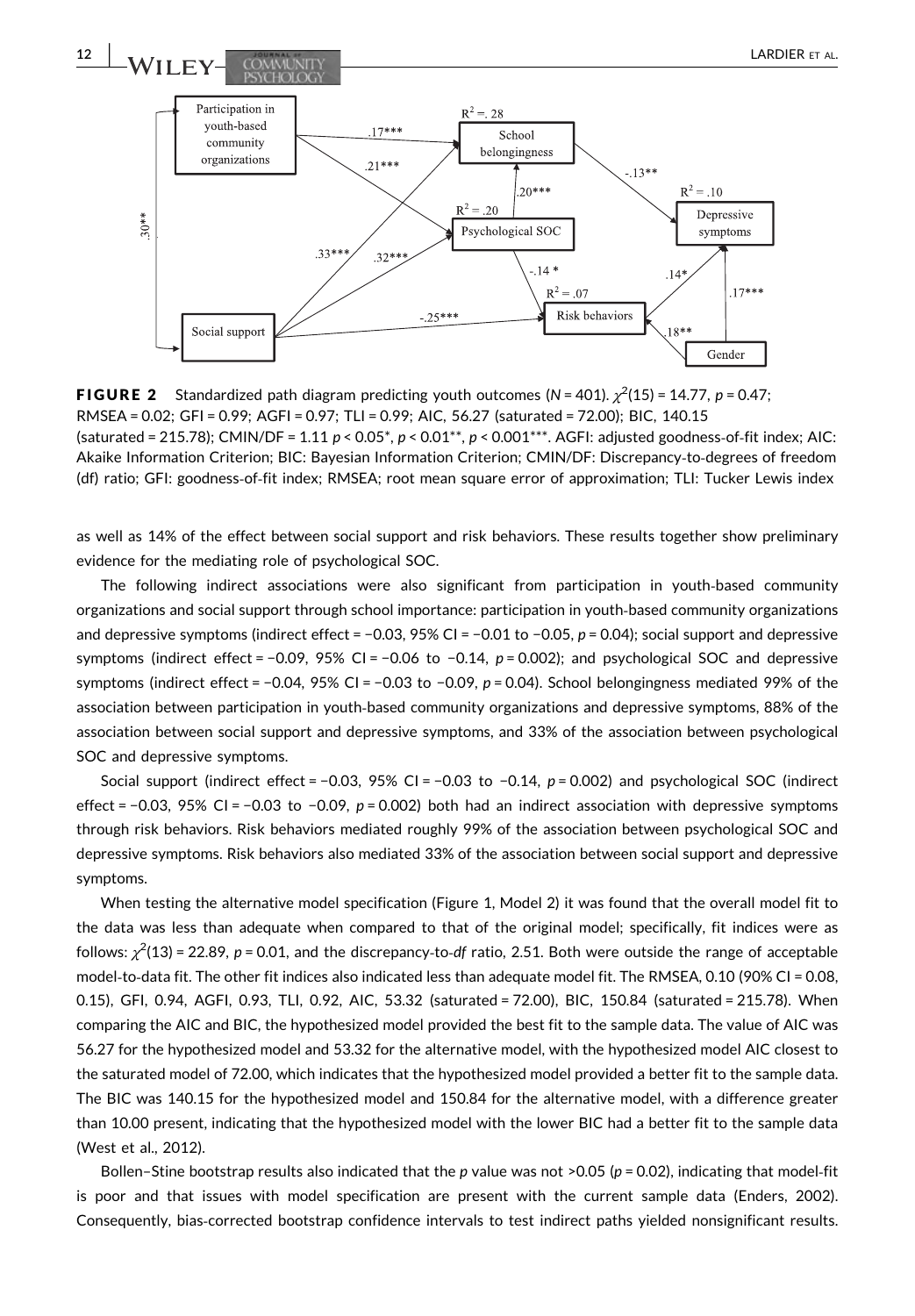|                                   |                       |                                                             |                |                                                             |                |                   |                                                             |                |                                | 13 |
|-----------------------------------|-----------------------|-------------------------------------------------------------|----------------|-------------------------------------------------------------|----------------|-------------------|-------------------------------------------------------------|----------------|--------------------------------|----|
|                                   | behaviors<br>Risk     | $\overline{\phantom{a}}$                                    | $\mathbf{I}$   |                                                             | $\mathbf{I}$   | 0.99              | $\overline{1}$                                              | 0.38           |                                |    |
| Ratio of indirect to total effect | belonginess<br>School | $\mathbf{I}$                                                | $\mathbf{I}$   | $\mathbf{I}$                                                | $\mathbf{I}$   | 0.33              | 0.99                                                        | 0.88           |                                |    |
|                                   | Psychological<br>SOC  | 0.99                                                        | 0.14           | 0.19                                                        | 0.15           | I                 | $\overline{1}$                                              | I              |                                |    |
| Indirect effect via               | behaviors<br>Risk     | $\mathbf{I}$                                                | I              |                                                             | $\mathbf{I}$   | $-0.01$           | $\overline{1}$                                              | $-0.03$        |                                |    |
|                                   | belonginess<br>School | $\mathbf{I}$                                                | $\mathbf{I}$   | $\mathbf{I}$                                                | $\mathbf{I}$   | $-0.03$           | $-0.02$                                                     | $-0.09$        |                                |    |
|                                   | Psychological<br>SOC  | $-0.03$                                                     | $-0.04$        | 0.04                                                        | 0.06           |                   |                                                             | I              |                                |    |
|                                   | Direct<br>effect      | $\overline{\phantom{a}}$                                    | $-0.25$        | 0.17                                                        | 0.33           | I                 | $\overline{\phantom{a}}$                                    | ı              |                                |    |
|                                   | effect<br>Total       | 0.03                                                        | $-0.28$        | 0.21                                                        | 0.39           | $-0.01$           | $-0.02$                                                     | $-0.08$        |                                |    |
|                                   | Predictor variable    | Participation in youth-<br>based community<br>organizations | Social support | Participation in youth-<br>based community<br>organizations | Social support | Psychological SOC | Participation in youth-<br>based community<br>organizations | Social support |                                |    |
|                                   | Criterion variable    | Risk behaviors                                              |                | belongingness<br>School                                     |                | Depression        |                                                             |                | Note. SOC: sense of community. |    |

TABLE 2 Decomposition of effects for unconstrained model TABLE 2 Decomposition of effects for unconstrained model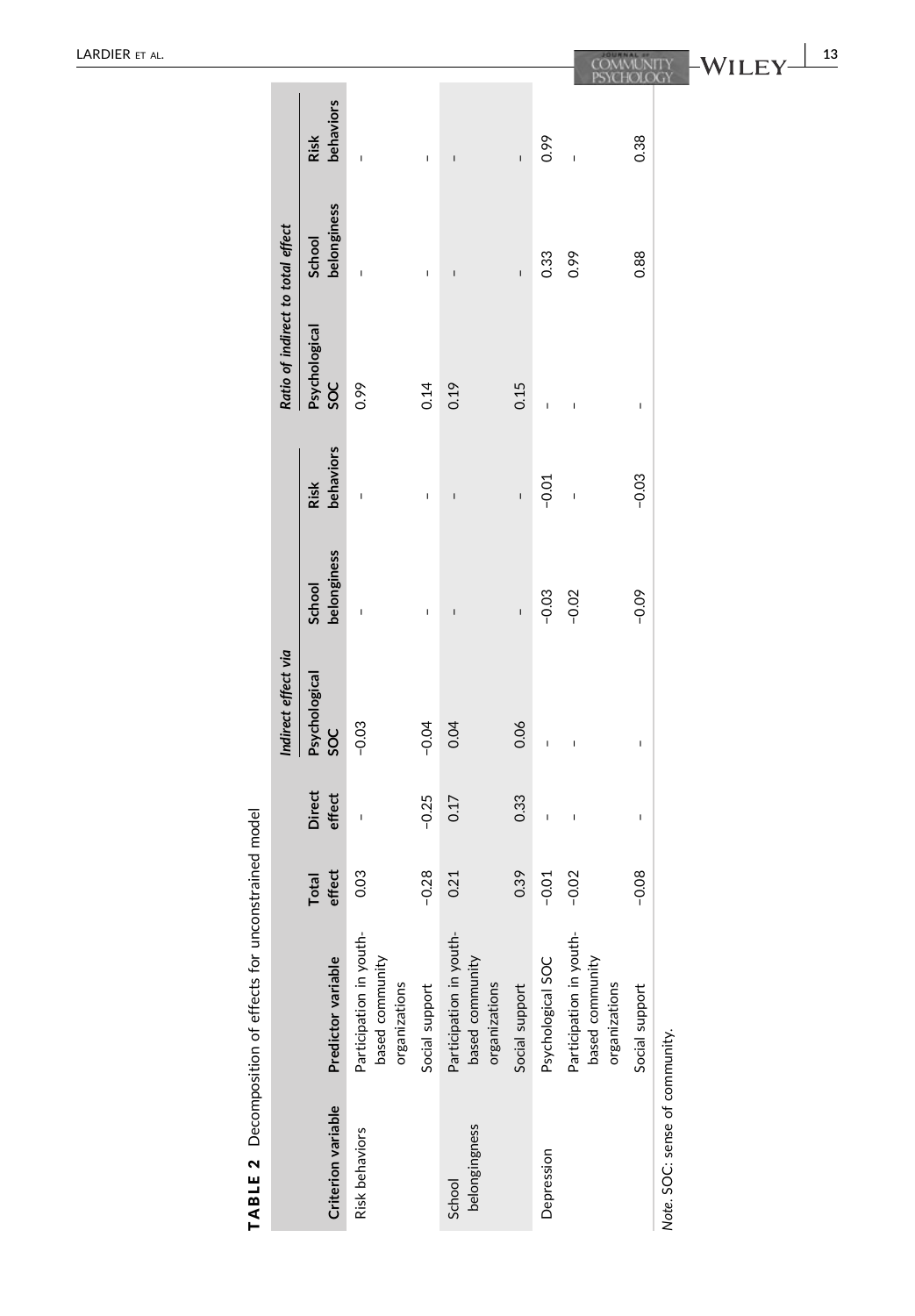14 | **IA**/LIFY COMMISTIV

This suggests that mediation was not present and no results are provided for this model. Therefore, it is reasonable to conclude that the most probable order of association is that participation in youth‐based community organizations and social support have an association with psychological SOC and school belongingness, which in‐ turn is linked to depressive symptoms and risk behaviors.

# 7 | DISCUSSION

Urban youth of color who live in under‐resourced areas are exposed to high amounts of violence, crime, and substance abuse, which increases their susceptibility for mental health issues such as depression and engagement in risky behaviors (Lardier, MacDonnell, et al., 2017). Consequently, their environments may foster the inability to positively connect to their community, thus reducing their psychological SOC. While studies have found that having a positive psychological SOC is associated with more positive mental health outcomes (Fredricks & Simpkins, 2012), limited research has examined the notion of psychological SOC as a potential mediator between ecological supports and outcomes important in youth development. The current investigation extends this scholarship among a sample of urban high school students of color and investigates within an ecological framework (Jason et al., 2015; Stevens et al., 2011), sources of social support on psychological SOC, as a mediator, school belongingness, risk behaviors, and depressive symptoms.

Our study findings revealed that access to social supports and community‐based organizations had a negative association with both risk behaviors and depressive symptoms, through both psychological SOC and school belongingness. These findings begin to highlight that psychological SOC may develop via multiple ecological supports that are important in youth development, more generally. However, both social support and psychological SOC were the only two variables that were negatively associated with risk behaviors (e.g., violence behavior and substance use) and were indirectly linked with depressive symptoms. Psychological SOC also had an indirect relationship with depressive symptoms through school belongingness. Previous studies have questioned whether the sense of belongingness or psychological SOC alone reduces depressive symptoms (e.g., Fujiwara & Kawachi, 2008), or whether it is instead linked to other components of support such as school importance (Fredericks & Simpkins, 2012). In addition, psychological SOC has been shown to have an association with other behavioral domains (e.g., risky behaviors; Lardier, MacDonnell, et al., 2017) and likely functions as an inhibitor of both risky behaviors and promoter of positive mental health outcomes, but this spillover occurs as a result of behavioral changes—that is, risk behaviors (Fowler, Wareham‐Fowler, & Barnes, 2013; Leve et al., 2013).

These relationships between supportive ecological settings, psychological SOC, and youth outcomes undergirds that the process of developing psychological SOC can be complex and that within the community domain multiple ecological relationships are needed to create community belongingness and in-turn have an association with developmental outcomes. As Jason et al. (2015) indicated, psychological SOC or community belongingness is not only meant to encapsulate individual's experience within a group, but more so be an iterative process at a variety of ecological levels (e.g., community, schools, and group interactions). Hence, ecological supports are an important, but often overlooked, an element of youth development when buttressed with psychological SOC and school belongingness, and in predicting risk behaviors and depressive symptoms among urban youth of color. Therefore, as this study drew attention to, social supports are likely important assets, but youth‐based community programs serve an equally important function for urban youth in increasing psychological SOC and in turn school belongingness, as well as offsetting mental health symptoms and risk behaviors.

These relationships further support and point toward a developmental cascade wherein the cumulative developmental processes have an influence on and cut across multiple domains (Masten & Cicchetti, 2010). If we consider this theoretical idea, multiple ecological social supports are likely to spillover to positively impact youth's psychological SOC and have an indirect and positive association with school belongingness, as well as a negative relationship with internalizing behaviors such as depression and risk behaviors such as substance use and violent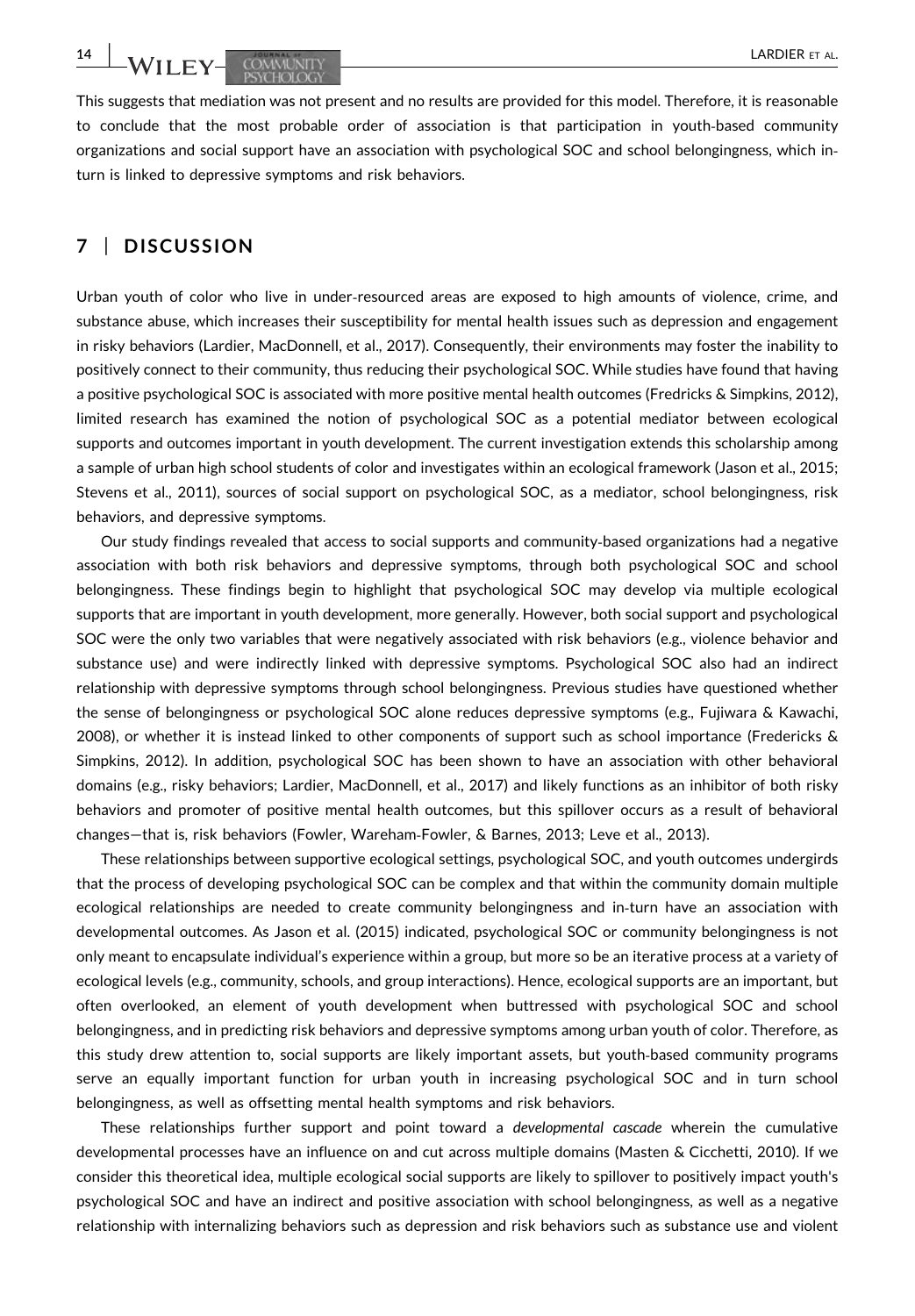behavior. These general expectations begin to point toward the role of psychological SOC among process important in youth development. As Lardier, Barrios, et al. (2018) note, understanding the importance of multiple domains of influence and sources of support are needed to not only foster positive youth developmental outcomes, but in removing the idea that a one‐size‐fits‐all prevention approach is acceptable. However, longitudinal analyses are needed to uncover these processes.

#### 7.1 | Limitations

Findings from this study need to be considered with several limitations. First, the study is cross‐sectional, which makes it difficult to establish causal relationships. While cross-sectional research is useful for conceptualizing and testing models to examine longitudinally (Peterson, 2014), future research should collect and analyze longitudinal data among a broader sample of urban youth to further uncover associations found within this study. Similarly, while important mediation results were identified for both youth substance use and empowerment literature, future research needs to replicate findings using mediation analyses longitudinally to uncover developmental processes and further unpack the temporal order of variables (Kline, 2015). A third limitation concerns within‐ group differences among this sample of largely Hispanic/Latina(o) and African American/Black youth. Though demographically labeled "Hispanic", "Latina(o)", "Black", or "African American", there are within‐group variations, based on ethnic background (e.g., African origin vs. African American identity, Dominican vs. Cuban identity, etc.) that should be captured and, therefore, considered in future scholarship. A final limitation concerns issues surrounding methodological response bias, which involves either overreporting or underreporting of certain behaviors or perceptions. Although rates of substance use were low, it should not influence the significance of our results.

#### 7.2 | Implications for youth programming and policy

A major question for community‐based youth programs is how to foster youth belongingness or SOC. Programs and policies that seek to promote healthy development among youth within urban communities should involve young people in direct and meaningful ways. Findings from this study point toward the importance of providing youth opportunities for direct engagement in community programming to facilitate decision‐making and positive collective community outcomes (Lardier, 2018; Lardier, Herr, et al., 2018). This type of youth‐based work may encourage not only a positive SOC (Hipolito-Delgado & Zion, 2015), but also work toward offsetting negative developmental trajectories and risk behaviors (Lardier, Barrios, et al., 2018). More broadly, it is important to incorporate youth in community projects and engage multiple sources of ecological supports (e.g., parents, peers, and nonkin adult mentors) to cultivate psychological SOC and positive developmental outcomes (Hipolito‐Delgado & Zion, 2015; Lardier, 2018, 2019; Lardier, Barrios, et al., 2018). And while the role of schools was not directly examined in this study, it is equally important that schools work as a community nexus‐point to support youth and cultivate school‐based initiatives to increase the facilitation of empowering relationships between youth, their teachers, their peers, and other adult allies who may aid in buffering youth from the adverse experiences that may be present within their local community (Christens & Peterson, 2012; Kirshner, 2015; Lardier, Barrios, et al., 2018; Lardier, Herr, et al., 2018). Therefore, youth‐based community programs and school initiatives should seek to engage youth of color to improve social and political systems beginning with ecological systems (e.g., psychological SOC, school belongingness, social supports), which have a further influence on their overall well‐being.

Policymakers should consider placing monies toward creating and maintaining youth‐based programs in historically disenfranchised and under‐resourced urban communities. Such funding would work toward developing sustainable youth programming that creates a space for safety and support, as well as provides resources that create a SOC and work toward deterring adverse developmental experiences. As Lardier, Garcia‐Reid, and Reid (2018) discussed, these programs should "highlight the variety of community resources valued by racially and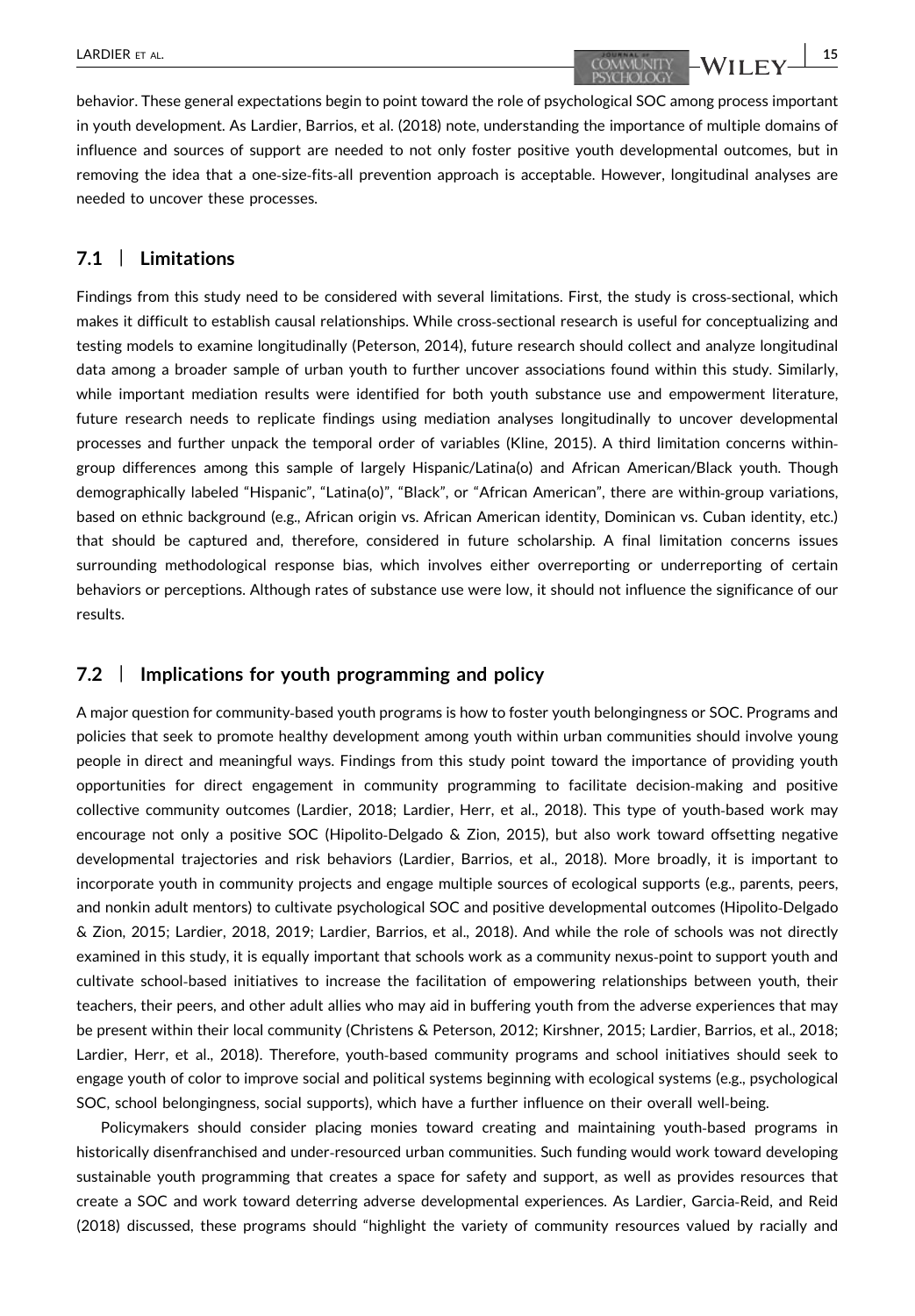ethnically marginalized youth in urban communities" (p. 498), but not often considered by mainstream US culture and youth programming, which often focuses on saving and protecting, and less on creating a SOC and critically engaging young people.

# 8 | CONCLUSION

Psychological SOC is an often overlooked experience for youth during their developmental life‐course. Findings from this study point toward the positive role various ecological social supports, as well as access to and participation in youth-based community programs have with psychological SOC and school belongingness, and in turn the negative association with risk behaviors and depressive symptoms among urban youth of color. The development of a strong psychological SOC, as well as school belongingness may provide youth with overall collective identity and purpose that enhances their overall well-being. Future studies should further examine the school context as an equally critical community space, when possible. Specifically, these studies should forefront those school locales that consider the diverse cultural wealth of the student and foster the cultural and social identities of their students, creating a space of support and belongingness. It is crucial that we begin pursuing novel ways in which to promote youth psychological SOC, as well as envision ways to cultivate various levels of social support that encourages youth to imagine themselves and their communities differently (Lardier, 2018, 2019), and heal from the sociopolitical and historical traumas placed on the bodies of young people of color (Ginwright, 2015).

# ACKNOWLEDGMENTS

Ijeoma Opara (or second coauthor) received funding from the National Institute on Drug Abuse (No. 5T32 DA007233) training grant as a predoctoral fellow. Points of view, opinions, and conclusions in this paper do not necessarily represent the official position of the US Government. This study was funded by Drug‐Free Communities Grant (DFC) Initiative (Grant No. SPO22019‐01). Funded through the Substance Abuse and Mental Health Services Administration (SAMHSA).

#### CONFLICT OF INTERESTS

The authors declare that there are no conflict of interests.

#### ORCID

David T. Lardier n <http://orcid.org/0000-0002-7236-2049>

### REFERENCES

Arbuckle, J. L. (2013). Amos 22 user's guide. Chicago, IL: SPSS.

- Arthur, Michael W., Hawkins, J. David, Pollard, John A., Catalano, Richard F., & Baglioni Jr., A. J. (2002). Measuring Risk And Protective Factors For Substance Use, Delinquency, And Other Adolescent Problem Behaviors: The Communities That Care Youth Survey. Evaluation Review, 26(6), 575–601.<https://doi.org/10.1177/019384102237850>
- Barr, S. M., Budge, S. L., & Adelson, J. L. (2016). Transgender community belongingness as a mediator between strength of transgender identity and well-being. Journal of Counseling Psychology, 63(1), 87.
- Berliner, D. C. (2013). Effects of inequality and poverty vs. teachers and schooling on America's youth. Teachers College Record, 115, 1–26.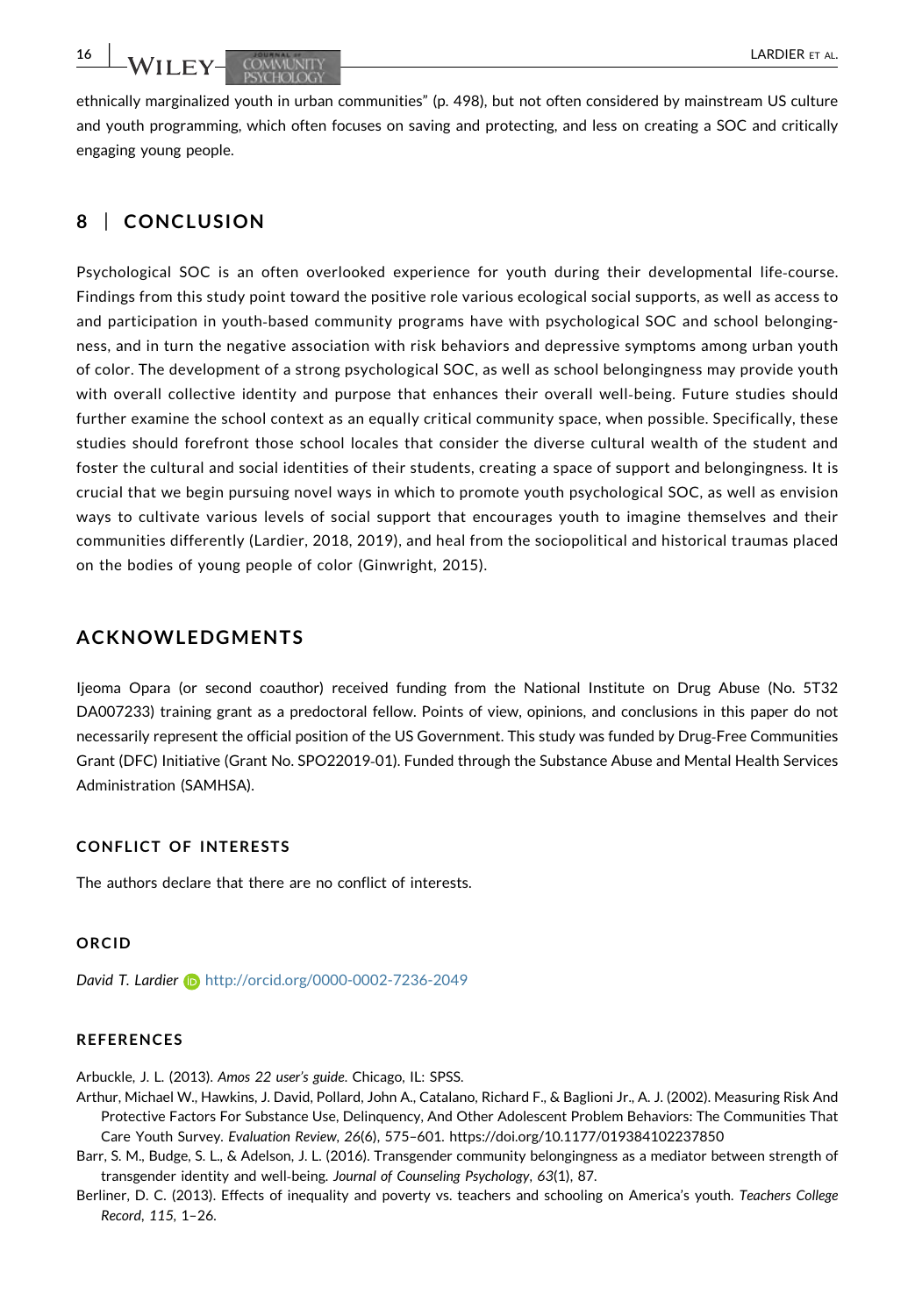- Bollen, K. A., & Stine, R. A. (1992). Bootstrapping goodness‐of‐fit measures in structural equation models. Sociological Methods & Research, 21(2), 205–229.
- Boothroyd, R. I., & Fisher, E. B. (2010). Peers for progress: Promoting peer support for health around the world. Family Practice, 27(Suppl 1), i62–i68.<https://doi.org/10.1093/fampra/cmq017>
- Bowen, G. L., & Chapman, M. V. (1996). Poverty, neighborhood danger, social support, and the individual adaptation among at-risk youth in urban areas. Journal of Family Issues, 17(5), 641-666.
- Briney, J. S., Brown, E. C., Hawkins, J. D., & Arthur, M. W. (2012). Predictive validity of established cut points for risk and protective factor scales from the Communities That Care Youth Survey. The journal of primary prevention, 33(5-6), 249–258.
- Brodsky, A. E. (1996). Resilient single mothers in risky neighborhoods: Negative psychological sense of community. Journal of Community Psychology, 24(4), 347–363.
- Brodsky, A. E., Loomis, C., & Marx, C. M. (2002). Expanding the conceptualization of PSOC. In A. T. Fisher, C. C. Sonn, & B. J. Bishop (Eds.), Psychological sense of community. The plenum series in social/clinical psychology. Boston, MA: Springer.
- Christens, B. D., & Lin, C. S. (2014). Influences of community and organizational participation, social support, and sense of community on psychological empowerment: Income as moderator. Family and Consumer Sciences Research Journal, 42(3), 211–223.
- Christens, B. D., & Peterson, N. A. (2012). The role of empowerment in youth development: A study of sociopolitical control as mediator of ecological systems' influence on developmental outcomes. Journal of Youth and Adolescence, 41(5), 623–635.
- Christens, B. D., Peterson, N. A., Reid, R. J., & Garcia‐Reid, P. (2015). Adolescents' perceived control in the sociopolitical domain: A latent class analysis. Education and Urban Society, 47(3), 328–343. [https://doi.org/10.1177/](https://doi.org/10.1177/0013124513495278) [0013124513495278](https://doi.org/10.1177/0013124513495278)
- Cicognani, E., Mazzoni, D., Albanesi, C., & Zani, B. (2015). Sense of community and empowerment among young people: Understanding pathways from civic participation to social well‐being. VOLUNTAS: International Journal of Voluntary and Nonprofit Organizations, 26(1), 24–44.
- Convery, I., Corsane, G., & Davis, P. (2012). Introduction‐making sense of place. In I. Convery, G. Corsane, & P. Davis (Eds.), Making sense of place (pp. 1–10). New York: Bodyell Press.
- Cook, E. C., Buehler, C., & Henson, R. (2009). Parents and peers as social influences to deter antisocial behavior. Journal of Youth and Adolescence, 38(9), 1240–1252.
- Crisp, G., Taggart, A., & Nora, A. (2014). Undergraduate Latina/o students: A systematic review of research identifying factors contributing to academic success outcomes. Review of Educational Research, 85(2), 249–274.
- Ditlevsen, S., Christensen, U., Lynch, J., Damsgaard, M. T., & Keiding, N. (2005). The mediation proportion: A structural equation approach for estimating the proportion of exposure effect on outcome explained by an intermediate variable. Epidemiology, 16(1), 114–120.<https://doi.org/10.1097/01.ede.0000147107.76079.07>
- Drolet, M., & Arcand, I. (2013). Positive Development, Sense of Belonging, and Support of Peers among Early Adolescents: Perspectives of Different Actors. International Education Studies, 6(4), 29–38.
- Efron, B., & Tibshirani, R. J. (1994). An introduction to the bootstrap. New York, NY: CRC press.
- Enders, C. K. (2002). Applying the Bollen‐Stine bootstrap for goodness‐of‐fit measures to structural equation models with missing data. Multivariate Behavioral Research, 37(3), 359–377.
- Faircloth, B. S., & Hamm, J. V. (2005). Sense of belonging among high school students representing 4 ethnic groups. Journal of Youth and Adolescence, 34(4), 293–309.
- Fowler, K., Wareham‐Fowler, S., & Barnes, C. (2013). Social context and depression severity and duration in C anadian men and women: exploring the influence of social support and sense of community belongingness. Journal of Applied Social Psychology, 43, E85–E96.
- Fredricks, J. A., & Simpkins, S. D. (2012). Promoting positive youth development through organized after‐school activities: Taking a closer look at participation of ethnic minority youth. Child Development Perspectives, 6(3), 280–287.
- Fujiwara, T., & Kawachi, I. (2008). A prospective study of individual‐level social capital and major depression in the United States. Journal of Epidemiology & Community Health, 62(7), 627–633.
- Garcia‐Reid, P., Hamme‐Peterson, C., Reid, R. J., & Peterson, N. A. (2013). Redacted for review. Social Work in Mental Health, 11(3), 199–222.<https://doi.org/10.1080/15332985.2013.774923>
- Ginwright, S. (2015). Hope and healing in urban education: How Urban activists and teachers are reclaiming matters of the heart. New York, NY: Routledge.
- Harwell, M., & LeBeau, B. (2010). Student eligibility for a free lunch as an SES measure in education research. Educational Researcher, 39(2), 120–131.
- Hatchel, T., Espelage, D. L., & Huang, Y. (2017). Sexual harassment victimization, school belonging, and depressive symptoms among LGBTQ Adolescents: Temporal Insights. American Journal of Orthopsychiatry, 40, 215. [https://doi.org/](https://doi.org/http://dx.org/10.1037/ort0000279) [10.1037/ort0000279](https://doi.org/http://dx.org/10.1037/ort0000279)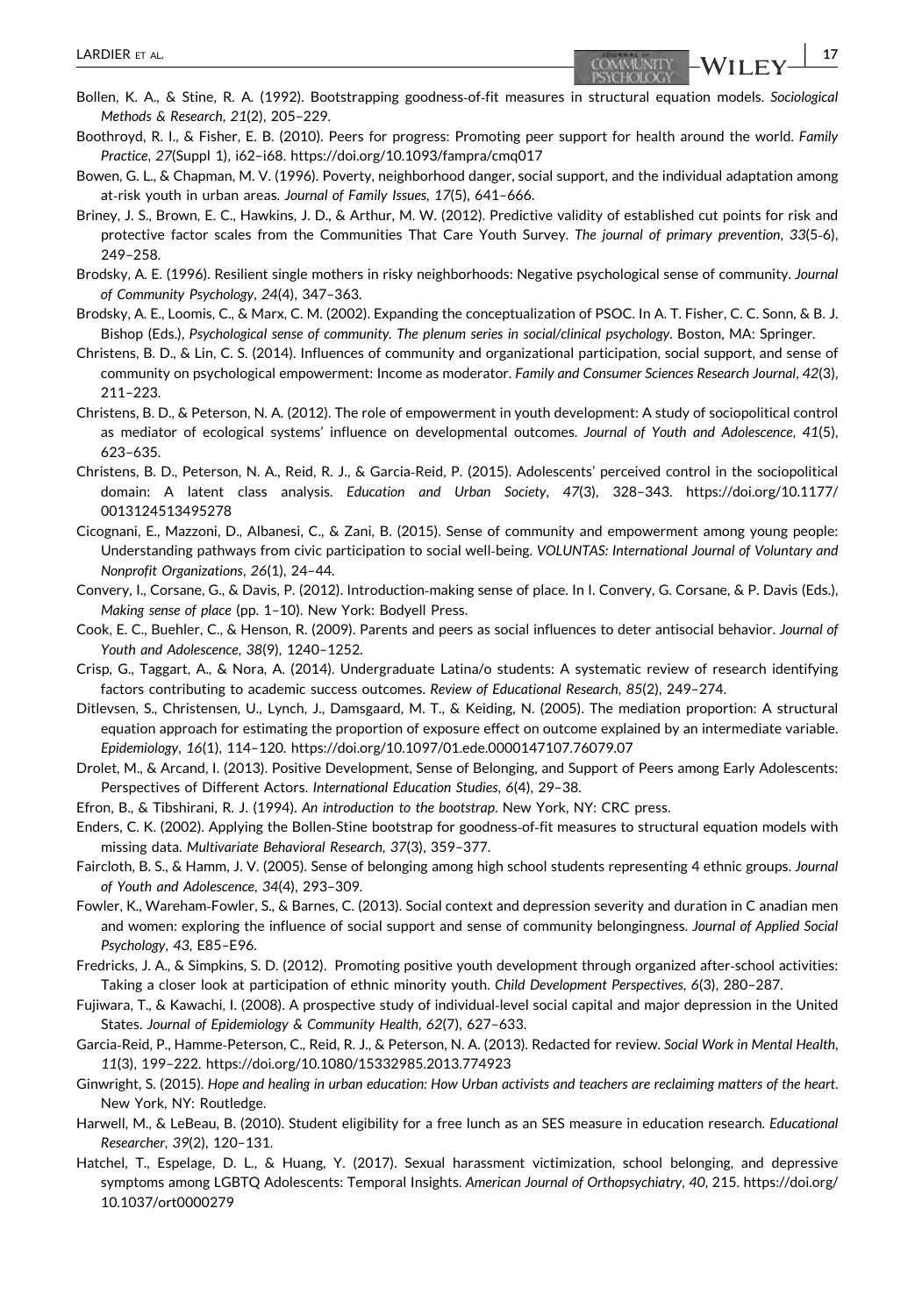18 | **IA/LL EX.** COMMISITY

- Hawkins, J. D., Catalano, R. F., & Miller, J. Y. (1992). Risk and protective factors for alcohol and other drug problems in adolescence and early adulthood: Implications for substance abuse prevention. Psychological Bulletin, 112(1), 64–105.
- Hayes, A. F. (2009). Beyond Baron and Kenny: Statistical mediation analysis in the new millennium. Communication Monographs, 76(4), 408–420.
- Hayes, D., Blake, J. J., Darensbourg, A., & Castillo, L. G. (2014). Examining the academic achievement of Latino adolescents: The role of parent and peer beliefs and behavior. The Journal of Early Adolescence, 35(2), 141–161. [https://doi.org/10.](https://doi.org/10.1177/0272431614530806) [1177/0272431614530806](https://doi.org/10.1177/0272431614530806)
- Hipolito‐Delgado, C. P., & Zion, S. (2015). Igniting the fire within marginalized youth: The role of critical civic inquiry in fostering ethnic identity and civic self‐efficacy. Urban Education, 52, 699–717. [https://doi.org/10.1177/](https://doi.org/10.1177/0042085915574524) [0042085915574524](https://doi.org/10.1177/0042085915574524)
- Imai, K., Keele, L., & Tingley, D. (2010). A general approach to causal mediation analysis. Psychological Methods, 15(4), 309–334.
- Jason, L. A., Stevens, E., & Ram, D. (2015). Development of a three-factor psychological sense of community scale. Journal of Community Psychology, 43(8), 973–985.
- Juvonen, J., Espinoza, G., & Knifsend, C. (2012). The role of peer relationships in student academic and extracurricular engagement., In Handbook of research on student engagement (pp. 387–401). Boston, MA: Springer.
- Kann, L., Kinchen, S., Shanklin, S. L., Flint, K. H., Hawkins, J., Harris, W. A., & Zaza, S. (2014). Youth risk behavior survey (YRBS) 2015 standard questionnaire item rationale. Atlanta, GA: Centers for Disease Control and Prevention.
- Kennedy, A. C., Bybee, D., Sullivan, C. M., & Greeson, M. (2010). he impact of family and community violence on children's depression trajectories: Examining the interactions of violence exposure, family social support, and gender. Journal of Family Psychology, 24(2), 197.
- Kirshner, B. (2015). Youth activism in an era of education inequality. New York, NY: New York University Press.
- Kline, R. B. (2015). The mediation myth. Basic and Applied Social Psychology, 37(4), 202–213.
- Knifsend, C. A., & Juvonen, J. (2013). The role of social identity complexity in inter‐group attitudes among young adolescents. Social Development, 22(3), 623–640.
- Knifsend, C. A., & Graham, S. (2012). Too much of a good thing? How breadth of extracurricular participation relates to school-related affect and academic outcomes during adolescence. Journal of Youth and Adolescence, 41(3), 379-389.
- Lardier, D. T. (2018). An examination of ethnic identity as a mediator of the effects of community participation and neighborhood sense of community on psychological empowerment among urban youth of color. Journal of Community Psychology, 46, 551–566.
- Lardier, D. T. (2019). Substance use among urban youth of color: Exploring the role of community-based predictors, ethnic identity, and intrapersonal psychological empowerment. Cultural Diversity and Ethnic Minority Psychology, 25, 91–103. <https://doi.org/10.1037/cdp0000237>
- Lardier, D. T., Barrios, V. R., Garcia-Reid, P., & Reid, R. J. (2018). Preventing substance use among Hispanic urban youth: Valuing the role of family, social support networks, school importance, and community engagement. Journal of Child & Adolescent Substance Abuse, 1–13.
- Lardier, D. T., Jr., Garcia‐Reid, P., & Reid, R. J. (2018). The interacting effects of psychological empowerment and ethnic identity on indicators of well‐being among youth of color. Journal of Community Psychology, 46(4), 489–501.
- Lardier, D. T., Herr, K., Barrios, V. R., Garcia‐Reid, P., & Reid, R. J. (2017). Merit in meritocracy: Uncovering the myth of exceptionality and self-reliance through the voices of urban youth of color. Education and Urban Society. [https://doi.org/](https://doi.org/10.1177/0013124517727583) [10.1177/0013124517727583](https://doi.org/10.1177/0013124517727583)
- Lardier, D. T., Herr, K., Garcia‐Reid, P., & Reid, R. J. (2018). Adult youth workers' conceptions of their work in an under‐ resourced community in the United States. Journal of Youth Studies, 21, 1–16.
- Lardier, D. T., MacDonnell, M., Barrios, V. R., Garcia‐Reid, P., & Reid, R. J. (2017). The moderating effect of neighborhood sense of community on predictors of substance use among Hispanic urban youth. Journal of Ethnicity in Substance Abuse, 17, 1–26.
- Lardier, D. T., Reid, R. J., & Garcia‐Reid, P. (2018). Validation of the Brief Sense of Community Scale among youth of color from an underserved urban community. Journal of Community Psychology, 46(8), 1062–1074.
- Leve, L. D., Kerr, D. C., & Harold, G. T. (2013). Young adult outcomes associated with teen pregnancy among high‐risk girls in a randomized controlled trial of multidimensional treatment foster care. Journal of Child & Adolescent Substance Abuse, 22(5), 421–434.
- Little, R. J., & Rubin, D. B. (2014). Statistical analysis with missing data., New York, NY: John Wiley & Sons.
- Long, D. A., & Perkins, D. D. (2003). Confirmatory factor analysis of the sense of community index and development of a brief SCI. Journal of Community Psychology, 31(3), 279–296.<https://doi.org/10.1002/jcop.10046>
- Mallinckrodt, B., Abraham, W. T., Wei, M., & Russell, D. W. (2006). Advances in testing the statistical significance of mediation effects. Journal of Counseling Psychology, 53(3), 372–378.
- Masten, A. S., & Cicchetti, D. (2010). Developmental cascades. Development and Psychopathology, 22(3), 491–495. [https://](https://doi.org/:10.1017/S0954579410000222) [doi.org/10.1017/S0954579410000222](https://doi.org/:10.1017/S0954579410000222)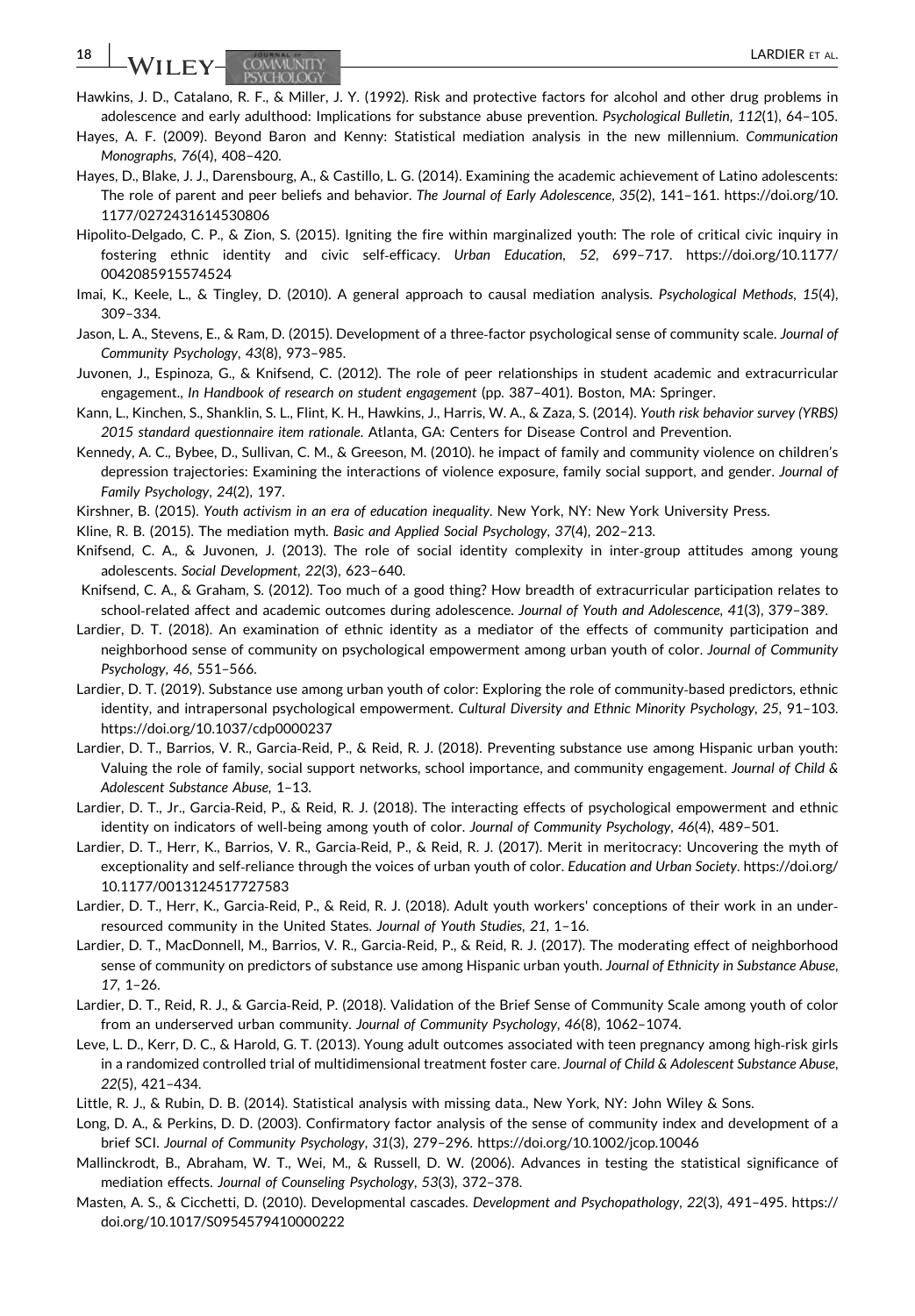- Myers, J. E., Willse, J. T., & Villalba, J. A. (2011). Promoting self‐esteem in adolescents: the influence of wellness factors. Journal of Counseling & Development, 89(1), 28–36.
- Nevitt, J., & Hancock, G. R. (2001). Performance of bootstrapping approaches to model test statistics and parameter standard error estimation in structural equation modeling. Structural Equation Modeling, 8(3), 353–377.

Niemeyer, S. M. (2004). When place moves: Case study of a homeless shelter. Housing and Society, 31(2), 187–194.

- Oberle, E., Schonert‐Reichl, K. A., & Thomson, K. C. (2010). Understanding the link between social and emotional well‐being and peer relations in early adolescence: Gender‐specific predictors of peer acceptance. Journal of Youth and Adolescence, 39(11), 1330–1342.
- Opara, I., Lardier, D. T., Jr., Reid, R. J., & Garcia‐Reid, P. (2019). "It All Starts With the Parents": A qualitative study on protective factors for drug-use prevention among black and hispanic girls. Affilia: Journal of Women and Social Work, 1–20.<https://doi.org/10.1177/0886109918822543>
- Peterson, N. A., & Reid, R. J. (2003). Paths to psychological empowerment in an urban community: Sense of community and citizen participation in substance abuse prevention activities. Journal of Community Psychology, 31(1), 25–38. [https://doi.](https://doi.org/10.1002/jcop.10034) [org/10.1002/jcop.10034](https://doi.org/10.1002/jcop.10034)
- Peterson, N. A. (2014). Empowerment theory: Clarifying the nature of higher-order multidimensional constructs. American Journal of Community Psychology, 53(1‐2), 96–108. [https://doi.org/10.1007/s10464](https://doi.org/10.1007/s10464-013-9624-0)‐013‐9624‐0
- Peterson, N. A., Speer, P. W., Hughey, J., Armstead, T. L., Schneider, J. E., & Sheffer, M. A. (2008). Community organizations and sense of community: Further development in theory and measurement. Journal of Community Psychology, 36(6), 798–813.
- Peterson, N. A., Speer, P. W., & McMillan, D. W. (2008). Validation of a brief sense of community scale: Confirmation of the principal theory of sense of community. Journal of Community Psychology, 36(1), 61–73. [https://doi.org/10.1002/jcop.](https://doi.org/10.1002/jcop.20217) [20217](https://doi.org/10.1002/jcop.20217)
- Podsakoff, P. M., MacKenzie, S. B., & Podsakoff, N. P. (2012). Sources of method bias in social science research and recommendations on how to control it. Annual Review of Psychology, 63, 539-569. [https://doi.org/10.1146/annurev](https://doi.org/http://dx.org/10.1146/annurev-psych-120710-100452)psych‐[120710](https://doi.org/http://dx.org/10.1146/annurev-psych-120710-100452)‐100452
- Powell, K. G., Gold, S. L., Peterson, N. A., Borys, S., & Hallcom, D. (2017). Empowerment in coalitions targeting underage drinking: Differential effects of organizational characteristics for volunteers and staff. Journal of Social Work Practice in the Addictions, 17(1‐2), 75–94.
- Pretty, G. M., Conroy, C., Dugay, J., Fowler, K., & Williams, D. (1996). Sense of community and its relevance to adolescents of all ages. Journal of Community Psychology, 24(4), 365–379.
- Sarason, S. B. (1974). The psychological sense of community: Prospects for a community psychology. Jossey‐Bass.
- Shrout, P. E., & Bolger, N. (2002). Mediation in experimental and nonexperimental studies: New procedures and recommendations. Psychological Methods, 7(4), 422–445.
- Speer, P. W., & Peterson, N. A. (2000). Psychometric properties of an empowerment scale: Testing cognitive, emotional, and behavioral domains. Social Work Research, 24(2), 109–118.<https://doi.org/10.1093/swr/24.2.109>
- Speer, P. W., Peterson, N. A., Armstead, T. L., & Allen, C. T. (2012). The influence of participation, gender, and organizational sense of community on psychological empowerment: The moderating effects of income. American Journal of Community Psychology, 51(1‐2), 103–113. [https://doi.org/10.1007/s10464](https://doi.org/10.1007/s10464-012-9547-1)‐012‐9547‐1
- Stein, G. L., Supple, A. J., Huq, N., Dunbar, A. S., & Prinstein, M. J. (2016). A longitudinal examination of perceived discrimination and depressive symptoms in ethnic minority youth: The roles of attributional style, positive ethnic/racial affect, and emotional reactivity. . Developmental psychology, 52(2), 259.
- Stevens, E. B., Jason, L. A., & Ferrari, J. R. (2011). Measurement performance of the Sense of Community Index in substance abuse recovery communal housing. Australian Community Psychologist, 23(2), 135–147.
- Talo, C., Mannarini, T., & Rochira, A. (2014). Sense of community and community participation: A meta-analytic review. Social Indicators Research, 117, 1–28.
- Thompson, B. (2000). Ten commandments of structural equation modeling. In L. G. Grimm, & P. R. Yarnold (Eds.), Reading and understanding more multivariate statistics. Washington, DC: American Psychological Association.
- Top, N., Liew, J., & Luo, W. (2017). Family and school influences on youths' behavioral and academic outcomes: cross‐level interactions between parental monitoring and character development curriculum. The Journal of Genetic Psychology, 178(2), 108–118.
- United States Census Bureau. (2015). Quick Facts: United States. [http://www.census.gov/quickfacts/table/PST045215/00,](https://doi.org/http://www.census.gov/quickfacts/table/PST045215/00,36,34) [36,34](https://doi.org/http://www.census.gov/quickfacts/table/PST045215/00,36,34)
- Vieno, A., Santinello, M., Pastore, M., & Perkins, D. D. (2007). Social support, sense of community in school, and self‐efficacy as resources during early adolescence: An integrative model. American Journal of Community Psychology, 39(1‐2), 177.
- Viner, R. M., Ozer, E. M., Denny, S., Marmot, M., Resnick, M., Fatusi, A., & Currie, C. (2012). Adolescence and the social determinants of health. The Lancet, 379(9826), 1641–1652.